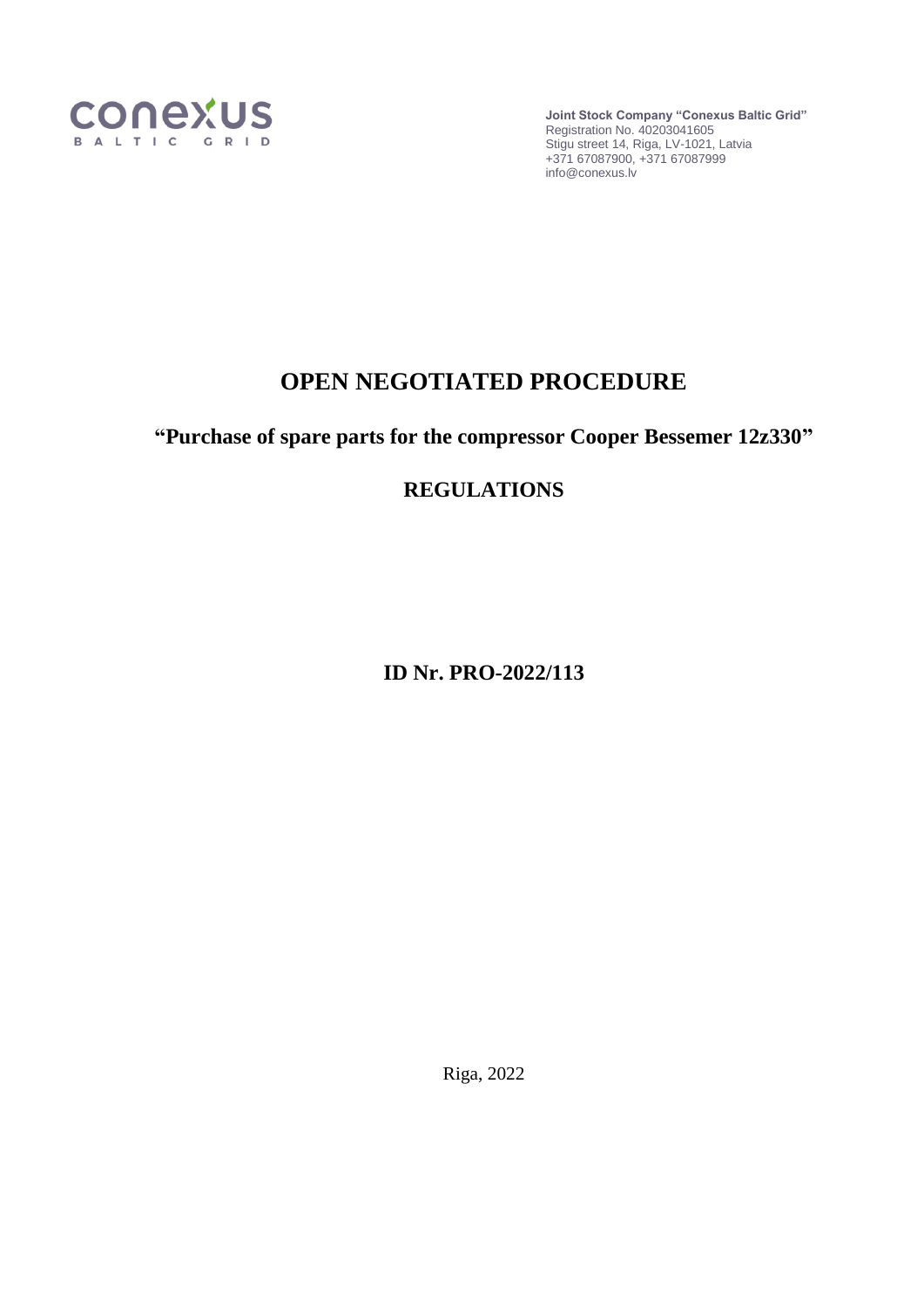#### **1. GENERAL PROVISIONS**

- **1.1.** The organizer of the procurement is the joint stock company "Conexus Baltic Grid", registration no. 40203041605, legal address at 14 Stigu Street, Riga, LV-1021 (hereinafter - the Client).
- **1.2.** The procurement "Purchase of spare parts for the compressor Cooper Bessemer 12z330", ID Nr. PRO-2022/113, is organized as an open negotiated procedure in accordance with the requirements of Client's Internal procurement procedure (hereinafter - Negotiated procedure). The Negotiated procedure is organized by Procurement Committee (hereinafter - the Committee) approved by the decision of the Board of JSC "Conexus Baltic Grid".
- **1.3.** The purpose of the Negotiated procedure is to conclude a procurement contract (hereinafter the Contract) with the supplier (hereinafter - the Applicant) who has submitted the most economically advantageous tender, ensuring competition, openness and efficient use of the funds of the joint stock company "Conexus Baltic Grid".
- **1.4.** The Contest is organized by the contracting authority publishing the Contest Regulations with annexes (hereinafter - the Regulations), as well as its amendments and answers to the questions asked by the Supplier on the website: [http://www.conexus.lv.](http://www.conexus.lv/)
- **1.5.** The invitation to participate in the Contest is also published in the Publications Management System of the Procurement Monitoring Bureau [\(https://info.iub.gov.lv/lv/meklet/sps/1\)](https://info.iub.gov.lv/lv/meklet/sps/1).
- **1.6.** The exchange of information between the Client and the Applicants takes place electronically, using e-mail, or by sending documents signed with a secure electronic signature, or by attaching a scanned document to the electronic mail. Oral information in the context of the negotiated procedure is not binding.
- **1.7.** Contact persons who can provide additional information:
	- 1.7.1. with regard to the technical requirements (Technical specification): Incukalns Undaerground Gas Storage Gas Compressors Service Head of Service - Andris Smilga, mobile phone (+371) 26400949, e-mail: [andris.smilga@conexus.lv;](mailto:andris.smilga@conexus.lv)
	- 1.7.2. with regard to the procedure and the Terms of Reference Leading Procurement Specialist of the Procurement Division of the Legal Department Imants Vulāns, mobile phone (+371) 29358268, e-mail: [imants.vulans@conexus.lv;](mailto:imants.vulans@conexus.lv)
- **1.8.** If the Supplier has timely requested additional information on the requirements provided for in the Terms of Reference, the Client will within 3 (three) working days, but not later than 5 (five) working days prior to the submission deadline of tenders provide answers to the questions. If necessary, the Client may extend the term for providing a response by informing the Applicant.
- **1.9.** The Applicant shall carefully examine the Terms of Reference and shall assume all responsibility for the submitted tender's (hereinafter – Tender) compliance with the requirements of the Terms of Reference.
- **1.10.** Submission of the Tender implies clear and outright intention to participate in the Negotiated procedure and acceptance of terms and conditions of the Terms of Reference. The abovementioned Tender is legally binding on the Applicant who submitted it. Deficiencies or discrepancies of the Tender discovered later do not give the Applicant a reason to increase the price of the Tender or extend the term of performance of the Contract.
- **1.11.** Each Applicant may submit only one Tender. The Tender must be submitted for the entire amount of the procurement subject **or** separate items from the list of spare parts (Annex 2, paragraph 5 of the Regulations).
- **1.12.** It is not allowed for the Applicant to submit several variants of the Tender.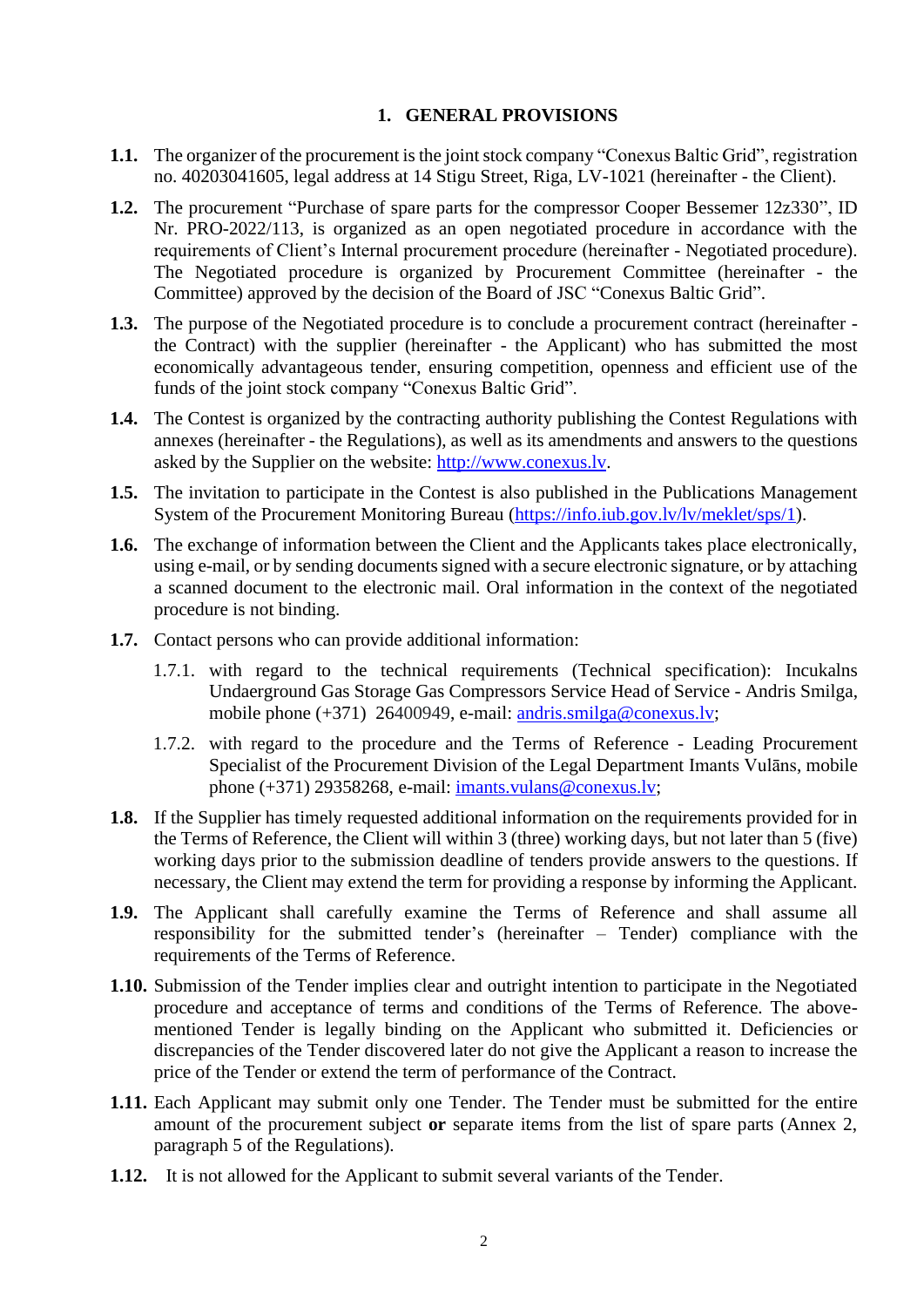- **1.13.** Any provision or condition included in the Applicant's Tender, which is in conflict with the Terms of Reference and the requirements included therein, may be a reason for rejecting the Tender. The Client has the right to reject any Tender that does not comply with the requirements set forth in the Terms of Reference.
- **1.14.** The Client is not responsible for the incompletely prepared Tenders of the Applicant, if the Applicant has not taken into account the amendments, changes, answers provided and clarifications on the Terms of Reference, if the Applicant was informed about them.
- **1.15.** The Applicant shall fully cover all expenses incurred in connection with the preparation and submission of the Tender. The Client does not take any responsibility for these costs, regardless of the outcome of the Negotiated Procedure.
- **1.16.** Participation in the Negotiation Procedure is allowed: legal entity established in a NATO country, NATO Contact Country (Australia, Japan, New Zealand, Republic of Korea (South Korea)), European Union or European Economic Area (hereinafter - EEA) member state and its real beneficiary is a citizen of NATO country, NATO Contact Country (Australia, Japan, New Zealand, Republic of Korea), a citizen of a European Union or EEA country or a natural person who is a citizen of NATO country, NATO Contact Country (Australia, Japan, New Zealand, Republic of Korea), European Union or EEA country.

# **2. INFORMATION ON THE SUBJECT OF THE NEGOTIATED PROCEDURE**

- **2.1.** The Subject of the Negotiated Procedure is the purchase of the spare parts for the compressor Cooper Bessemer 12z330 (further – the Products).
- **2.2.** The Applicant within the Negotiation Procedure is allowed to offer a product which is manufactured in: a NATO country, a NATO contact country (Australia, Japan, New Zealand, the Republic of Korea (South Korea)), the European Union or EEA country.
- **2.3.** Applicant does not have the rights to offer an analogue product.
- **2.4.** Procurement nomenclature CPV code: 34310000-3 (Engines and engine parts).
- **2.5.** Terms of delivery: DDP Incukalns Undaerground Gas Storage, Krimulda Parish, Sigulda District (INCOTERMS 2020).
- **2.6.** Terms of Payment payment after receipt of the Product at the delivery place specified by the Contracting Entity. The Proposal intending the advance payment shall be declared non-compliant to the requirements of the Regulations.
- **2.7.** The minimum warranty period for the Products is specified in the Technical Specification.
- **2.8.** Term of performance of the Contract: **not later than by 20 December 2022**.
- **2.9.** The tender selection criterion shall be the most economically advantageous tender, which shall be determined taking into account the amount offered under **each item** from the list of spare parts (Annex 2, paragraph 5 of the Regulations).

### **3. APPLICANT SELECTION REQUIREMENTS, DOCUMENTS TO BE SUBMITTED**

## **3.1. Applicant selection requirements:**

3.1.1. The terms of exclusion and the documents to be submitted for their eligibility verification, the qualification requirements and the documents to be submitted to certify their fulfilment:

#### **NON-ELIGIBILITY OF EXCLUSION CONDITIONS**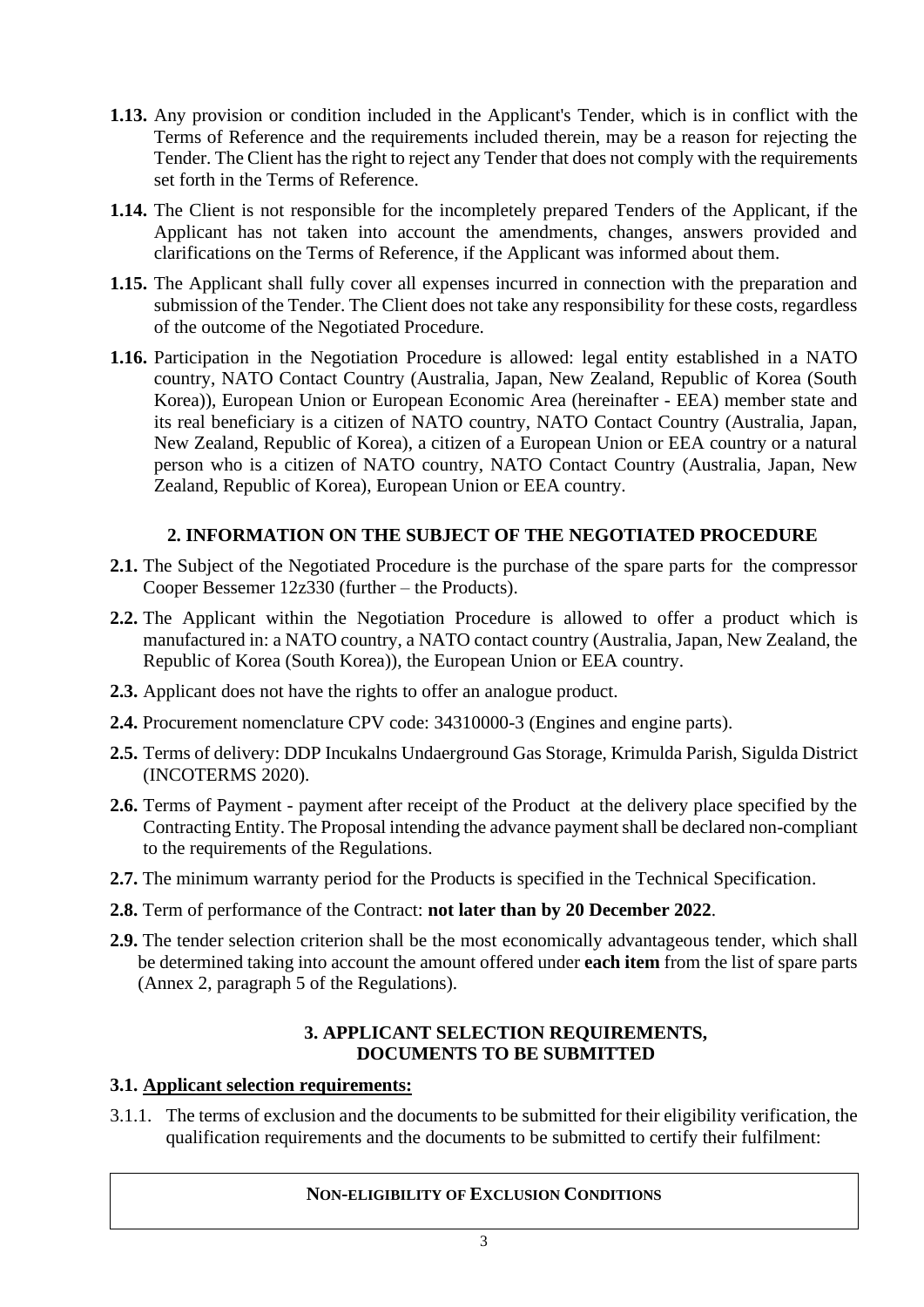| NR.      | <b>Exclusion condition,</b><br>according to which the<br>Applicant shall be excluded<br>from the participation in<br>the Negotiated procedure                                                                                                                                                                                                                                       | Documents proving non-<br>eligibility of the exclusion<br>conditions of a person<br>registered or<br>permanently residing in<br>the Republic of Latvia                                                                                                                                                                                                     | Documents proving non-<br>eligibility of the exclusion<br>conditions of a person<br>registered or<br>permanently residing in<br>a foreign country                                                                                                                                                                                                             |
|----------|-------------------------------------------------------------------------------------------------------------------------------------------------------------------------------------------------------------------------------------------------------------------------------------------------------------------------------------------------------------------------------------|------------------------------------------------------------------------------------------------------------------------------------------------------------------------------------------------------------------------------------------------------------------------------------------------------------------------------------------------------------|---------------------------------------------------------------------------------------------------------------------------------------------------------------------------------------------------------------------------------------------------------------------------------------------------------------------------------------------------------------|
| 3.1.1.1. | It is found that on the last<br>day for the submission of<br>the Tender, the Applicant<br>in Latvia or in the country<br>registration<br>of<br>its<br><b>or</b><br>permanent residence has a<br>debt<br><i>(including)</i><br>tax<br>obligatory social security<br>payment liabilities), in total<br>exceeding EUR 150 (one<br>hundred and fifty euros) in<br>any of the countries. | Documents do not need to<br>be submitted.<br>The Contracting Authority<br>will check non-eligibility<br>of this exclusion condition<br><b>State</b><br>Revenue<br>the<br>in<br>Service public tax debtors<br>database on the last data<br>update date.                                                                                                     | A statement issued by the<br>respective state institution<br>or extract / printout from<br>the<br>respective<br>state<br>institution<br>database<br>confirming<br>that<br>the<br>Applicant has<br>fulfilled<br>obligations relating to the<br>payment of taxes or social<br>security contributions in<br>country of his registration.                         |
| 3.1.1.2. | The Applicant is declared<br>insolvent, its economic<br>activities are suspended, or<br>Applicant is in the<br>the<br>process of liquidation.                                                                                                                                                                                                                                       | Documents do not need to<br>be submitted.<br>The Contracting Authority<br>will check non-eligibility<br>of this exclusion condition<br>the<br>Register<br>of<br>in<br>Enterprises and/or the State<br>Revenue Service public<br>databases.                                                                                                                 | A statement issued by the<br>respective state institution<br>or extract / printout from<br>respective<br>the<br>state<br>institution<br>database<br>confirming<br>that<br>the<br>Applicant has not been<br>insolvent<br>declared<br><b>or</b><br>wound up and his business<br>activities have not been<br>suspended or ceased.                                |
| 3.1.1.3. | The<br>Applicant<br>has<br>provided false information<br>in order to demonstrate<br>compliance<br>with<br>the<br>exclusion conditions<br><b>or</b><br>qualification requirements<br>referred to in this Clause, or<br>not provided<br>the<br>has<br>requested information.                                                                                                          | Documents do not need to be submitted.<br>condition in the course of evaluation of the Tender.                                                                                                                                                                                                                                                             | The Client will check non-eligibility of this exclusion                                                                                                                                                                                                                                                                                                       |
| 3.1.1.4. | The Applicant is subject to<br>the restrictions set forth in<br>Section $111$ , Paragraph one<br>of the Law on International<br><b>Sanctions</b><br>and National<br>Sanctions of the Republic<br>of Latvia.                                                                                                                                                                         | Confirmation (included in<br>the Application Form in<br>Annex No. 1) that in<br>relation to the Applicant, a<br>member of the Applicant's<br>Board or Council,<br>the<br>beneficial<br>owner,<br>the<br>person entitled to represent<br>or the procurator, or the<br>authorized<br>person<br>to<br>represent the Applicant in<br>activities related to the | 1) Confirmation (included<br>in the Application Form in<br>Annex No. 1) that in<br>relation to the Applicant, a<br>member of the Applicant's<br>Board or Council,<br>the<br>beneficial<br>owner,<br>the<br>person entitled to represent<br>or the procurator, or the<br>authorized<br>person<br>to<br>represent the Applicant in<br>activities related to the |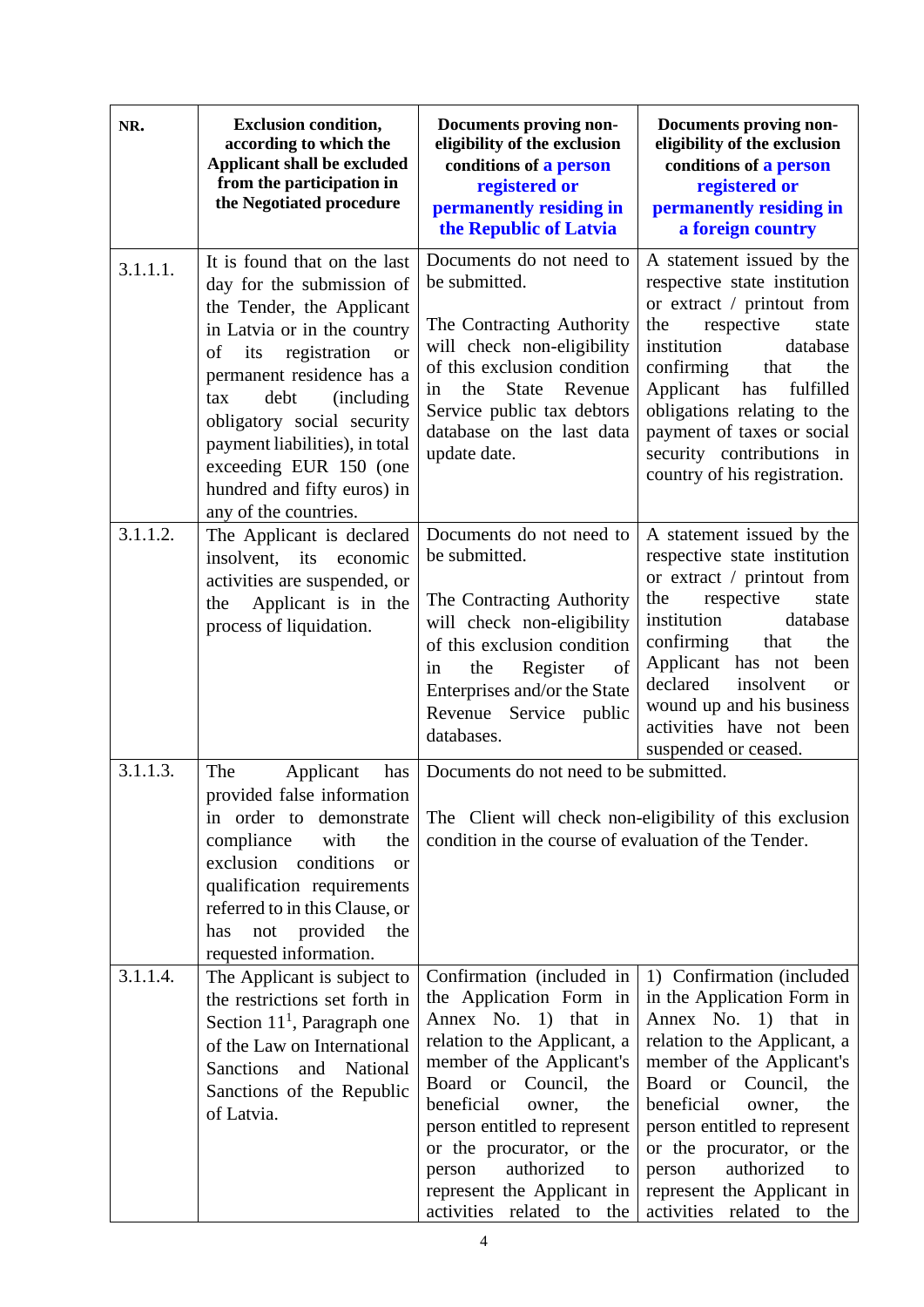|                                   |  | branch, no international or<br>national<br>sanctions<br><b>or</b><br>significant sanctions of a<br>of<br>member<br>the<br>state<br>European Union or a North<br>Atlantic<br>Treaty<br>organization affecting the<br>interests of the financial<br>and capital market have<br>been imposed.                                                           | branch, no international or<br>national<br>sanctions<br><b>or</b><br>significant sanctions of a<br>member<br>of<br>the<br>state<br>European Union or a North<br>Atlantic<br>Treaty<br>organization affecting the<br>interests of the financial<br>and capital market has been<br>imposed.                                                                                                                                                                                                               |  |  |
|-----------------------------------|--|------------------------------------------------------------------------------------------------------------------------------------------------------------------------------------------------------------------------------------------------------------------------------------------------------------------------------------------------------|---------------------------------------------------------------------------------------------------------------------------------------------------------------------------------------------------------------------------------------------------------------------------------------------------------------------------------------------------------------------------------------------------------------------------------------------------------------------------------------------------------|--|--|
|                                   |  | The Client will check non-<br>eligibility of this exclusion<br>condition in the Register of<br>Enterprises and on the<br>websites:<br>1)<br>https://sankcijas.fid.gov.lv/<br>(2)<br>https://www.sanctionsmap.<br>$eu/\#/main$<br>3)<br>https://www.treasury.gov/r<br>esource-<br>center/sanctions/SDN-<br>List/Pages/consolidated.as<br>$\mathbf{p}$ | and<br>2) A statement issued by<br>respective<br>the<br>state<br>institution or extract<br>printout<br>from<br>the<br>respective state institution<br>database<br>containing<br>information<br>about<br>the<br>Applicant, members of the<br>Applicant's<br>board<br><b>or</b><br>council,<br>the<br>beneficial<br>owner, the person entitled<br>the<br>represent<br>to<br><b>or</b><br>procurator, or the person<br>authorized to represent the<br>Applicant in<br>activities<br>related to the branch. |  |  |
|                                   |  |                                                                                                                                                                                                                                                                                                                                                      | <u>and</u><br>3)<br>The Client will check<br>non-eligibility<br>of<br>this<br>exclusion condition in the<br>Register of Enterprises and<br>on the websites:<br>1)<br>https://sankcijas.fid.gov.lv/<br>2)<br>https://www.sanctionsmap.<br>eu/#/main<br>3)<br>https://www.treasury.gov/r<br>esource-<br>center/sanctions/SDN-<br>List/Pages/consolidated.as<br>$\mathbf{p}$                                                                                                                               |  |  |
| <b>QUALIFICATION REQUIREMENTS</b> |  |                                                                                                                                                                                                                                                                                                                                                      |                                                                                                                                                                                                                                                                                                                                                                                                                                                                                                         |  |  |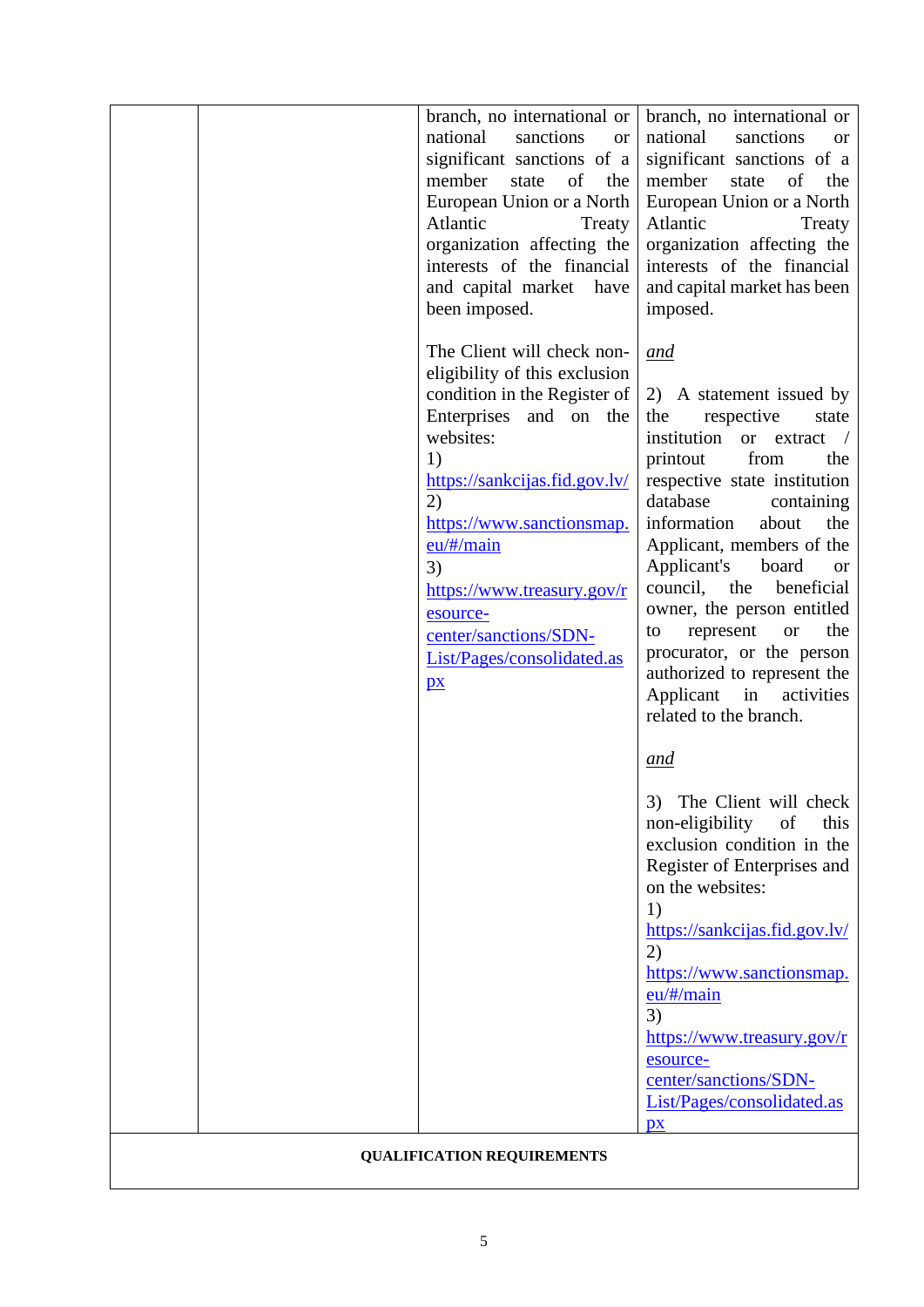|          | Qualification<br>requirement                                                                                                                                                                                                                                                                                                                                                                                                                                                                                                                                                                                                                                                                                                                                                                                                                                                                                                                                                                                                                                                                                                                                                                                                                                       | Documents to be<br>submitted by a person<br>registered or<br>permanently residing in<br>the Republic of Latvia                                                 | Documents to be<br>submitted by a person<br>registered or<br>permanently residing in<br>a foreign country                                                                        |
|----------|--------------------------------------------------------------------------------------------------------------------------------------------------------------------------------------------------------------------------------------------------------------------------------------------------------------------------------------------------------------------------------------------------------------------------------------------------------------------------------------------------------------------------------------------------------------------------------------------------------------------------------------------------------------------------------------------------------------------------------------------------------------------------------------------------------------------------------------------------------------------------------------------------------------------------------------------------------------------------------------------------------------------------------------------------------------------------------------------------------------------------------------------------------------------------------------------------------------------------------------------------------------------|----------------------------------------------------------------------------------------------------------------------------------------------------------------|----------------------------------------------------------------------------------------------------------------------------------------------------------------------------------|
| 3.1.1.5. | The Candidate, a member<br>of a partnership (if the<br>Candidate is a partnership),<br>member<br>of<br>the<br>a<br>association of suppliers (if<br>Candidate<br>the<br>is<br>an<br>association of suppliers)<br>and/or<br>person<br>a<br>(subcontractor)<br>specified<br>by the Candidate, on which<br>the Candidate relies in<br>order<br>certify<br>that<br>to<br>qualification complies with<br>the requirements specified<br>in the Regulations, has<br>been registered in<br>the<br>procedure provided for in<br>laws and regulations is:<br>a legal entity that is<br>$\overline{\phantom{0}}$<br>registered in the cases<br>specified in regulatory<br>enactments in a NATO<br>country, NATO Contact<br>Country<br>(Australia,<br>Japan, New Zealand,<br>Republic of Korea),<br>European Union or<br>European<br>Economic<br>(hereinafter<br>Area<br>EEA) member state and<br>its real beneficiary is<br>NATO country, NATO<br>Contact<br>Country<br>(Australia, Japan, New<br>Zealand, Republic of<br>Korea), a citizen of the<br>European Union or an<br><b>EEA</b> country<br><b>or</b><br>- a natural person who is a<br>citizen<br>of<br><b>NATO</b><br>country, NATO Contact<br>Country (Australia,<br>Japan, New Zealand,<br>Republic of Korea), the | Documents do not need to<br>be submitted. The Public<br>Service Provider will<br>check this condition in<br>public database of the<br>Register of Enterprises. | Copy of registration<br>certificate, a statement<br>issued by the respective<br>state institution or extract /<br>printout from the<br>respective state institution<br>database. |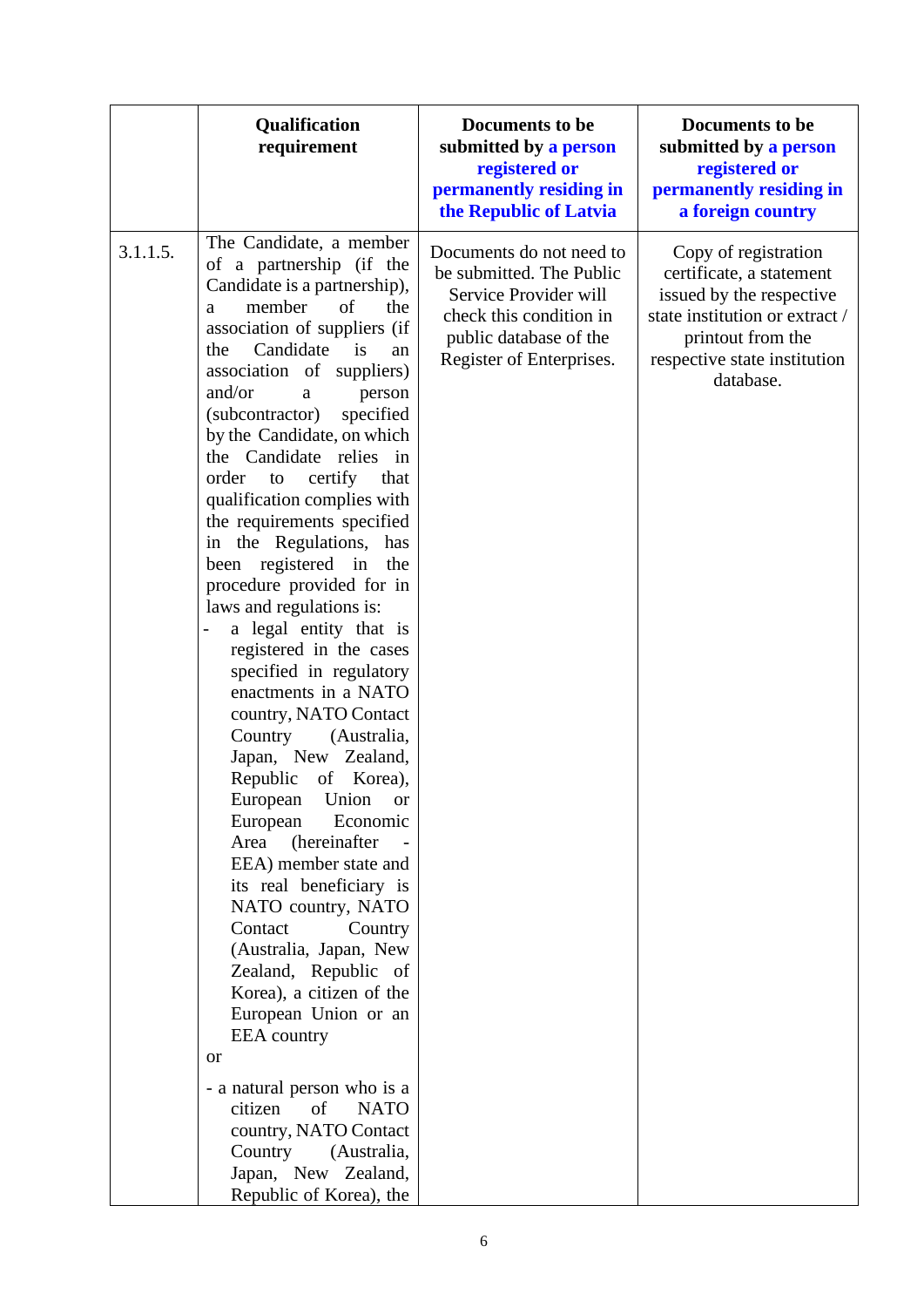| 3.1.1.6. | European Union or an<br>EEA country.<br>The Applicant's official<br>who has signed the Tender<br>documents has signatory<br>(representation) rights;                                                                                                                                                                                                                         | The Contracting Authority<br>will check this condition in<br>public database of the<br>Register of Enterprises.<br>power of attorney<br>A<br>issued to another person | 1) A statement issued by<br>respective<br>the<br>state<br>institution<br>or extract<br>printout<br>from<br>the<br>respective state institution<br>database<br>containing                                                         |
|----------|------------------------------------------------------------------------------------------------------------------------------------------------------------------------------------------------------------------------------------------------------------------------------------------------------------------------------------------------------------------------------|-----------------------------------------------------------------------------------------------------------------------------------------------------------------------|----------------------------------------------------------------------------------------------------------------------------------------------------------------------------------------------------------------------------------|
|          |                                                                                                                                                                                                                                                                                                                                                                              | to sign the<br>Tender, if<br>other person has been<br>appointed to sign the<br>documents.                                                                             | information<br>the<br>on<br>Applicant's officials with<br>representation rights.<br>2) A power of attorney<br>issued to another person<br>to sign the Tender, if<br>other person has been<br>appointed to sign the<br>documents. |
| 3.1.1.7. | The Tenderer has at its<br>disposal all the necessary<br>resources for timely and<br>high-quality performance<br>of the contract.<br>The tenderer is<br>$\overline{a}$<br>manufacturer or has the<br>right to sell the products of<br>a particular manufacturer<br>and<br>assume<br>warranty<br>obligations necessary for<br>the performance of the<br>procurement contract. | A document certifying the<br>Applicant's right to sell the<br>Product of a particular<br>manufacturer                                                                 | A document certifying the<br>Applicant's right to sell the<br>Product of a particular<br>manufacturer                                                                                                                            |

- 3.1.2. Statements and other documents for the verification of the exclusion conditions, which in the cases provided for in the Terms of Reference are issued by the competent institutions of the Republic of Latvia, will be accepted and recognised by the Client on the condition that they are issued not earlier than one month before the date of submission; statements and other documents issued by foreign competent authorities will be accepted and recognised by the Client on the condition that they are issued not earlier than six months before the date of submission, where the authority issuing the statement or document has not specified a shorter period of its validity.
- 3.1.3. The Client at any stage of the Negotiated procedure has the right to request that the Applicant provides all or part of the documents confirming compliance with the selection requirements set out in the Terms of Reference. The Client will not request such documents or information that is in its possession or is available in the public databases.
- 3.1.4. If the Committee finds that according to the information available in the State Revenue Service public tax debtors database on the last data update date, the Applicant on the last day for the submission of the tenders or on the day when the decision is made on possible awarding of the procurement contract has a tax debt (including obligatory social security payment liabilities) in total exceeding 150 euros, the Committee will set a deadline - 10 days from the day of issuing or sending the information for submitting a statement that the Applicant on the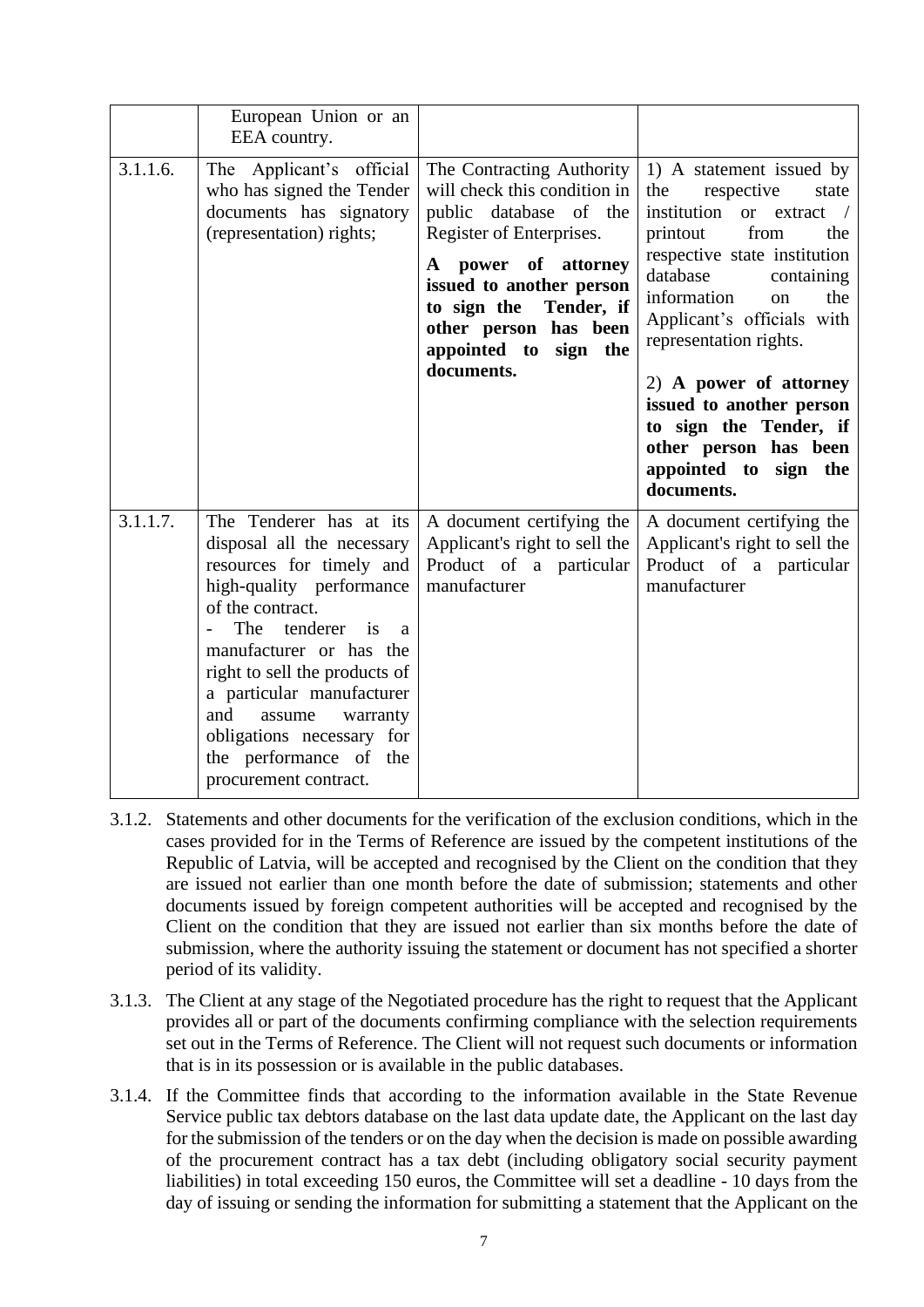last day for the submission of the tenders or on the day when the decision was made on possible awarding of the procurement contract had no tax debt (including obligatory social security payment liabilities) in total exceeding 150 euros. If the Applicant concerned fails to submit the said statement by the set deadline, the Client will exclude the Applicant from further participation in the Negotiated procedure.

- 3.1.5. To prove that the Applicant or person referred to in Article 3.1.4. herein had no tax debt (including obligatory social security payment liabilities) in total exceeding 150 euros in Latvia, the Applicant shall by the deadline referred to in Article 3.1.6. herein submit the following:
	- 3.1.5.1. A printout from the State Revenue Service's electronic declaration system certified by the respective person or its representative or a reference issued by the State Revenue Service proving that this person had no tax debt (including obligatory social security payment liabilities);
	- 3.1.5.2. A copy of the decision of the State Revenue Service on the extension of the deadline for paying taxes or postponing payment of taxes, or a copy of an agreement with the State Revenue Service on payment of the tax debt or other objective evidence of the absence of tax debts.

### **3.2. Documents to be submitted:**

When submitting the Tender, the Applicant must attach the following documents confirming its right to participate in the Negotiated procedure, as well as provide general information about the Applicant:

- 3.2.1. Letter of application for participation in the Negotiated procedure, completed and executed in accordance with the form attached in Annex 1.
- 3.2.2. Applicant's selection documents, in accordance with the provisions of Clause 3.1., and:
- 3.2.3. Technical Tender:
	- 3.2.3.1. The Tenderer must prepare the Technical Proposal in accordance with the provisions of the Technical Specification, using form in Annex 3 to the Contest Regulations.
	- 3.2.3.2. The Applicant must prepare and submit the Tender in such a way that it contains all the information necessary for the evaluation process in accordance with the provisions of the Terms of References.
	- 3.2.3.3. The Applicant is entitled to include in the technical Tender any other documents and information that the Applicant deems necessary to indicate.
- 3.2.4. Financial Tender:
	- 3.2.4.1. The financial Tender shall be drawn up by the Applicant and submitted in accordance with the form in Annex 3 to the Terms of Reference.
	- 3.2.4.2. The Applicant shall include in the Tender all costs related to the performance of the Contract, including all fees, taxes (except for value added tax (VAT)) that the Applicant may incur in connection with the timely and high-quality performance of the Contract.
	- 3.2.4.3. In the financial offer, prices / amounts must be indicated in EUR without VAT. The total amount of positions and the total amount of the contract must be calculated and indicated to the nearest 2 (two) decimal places.
	- 3.2.4.4. The prices quoted by the Applicant shall be fixed for the entire Contract execution term and they may not be subject to any subsequent recalculations, except as provided for in the Terms of Reference and/or Contract.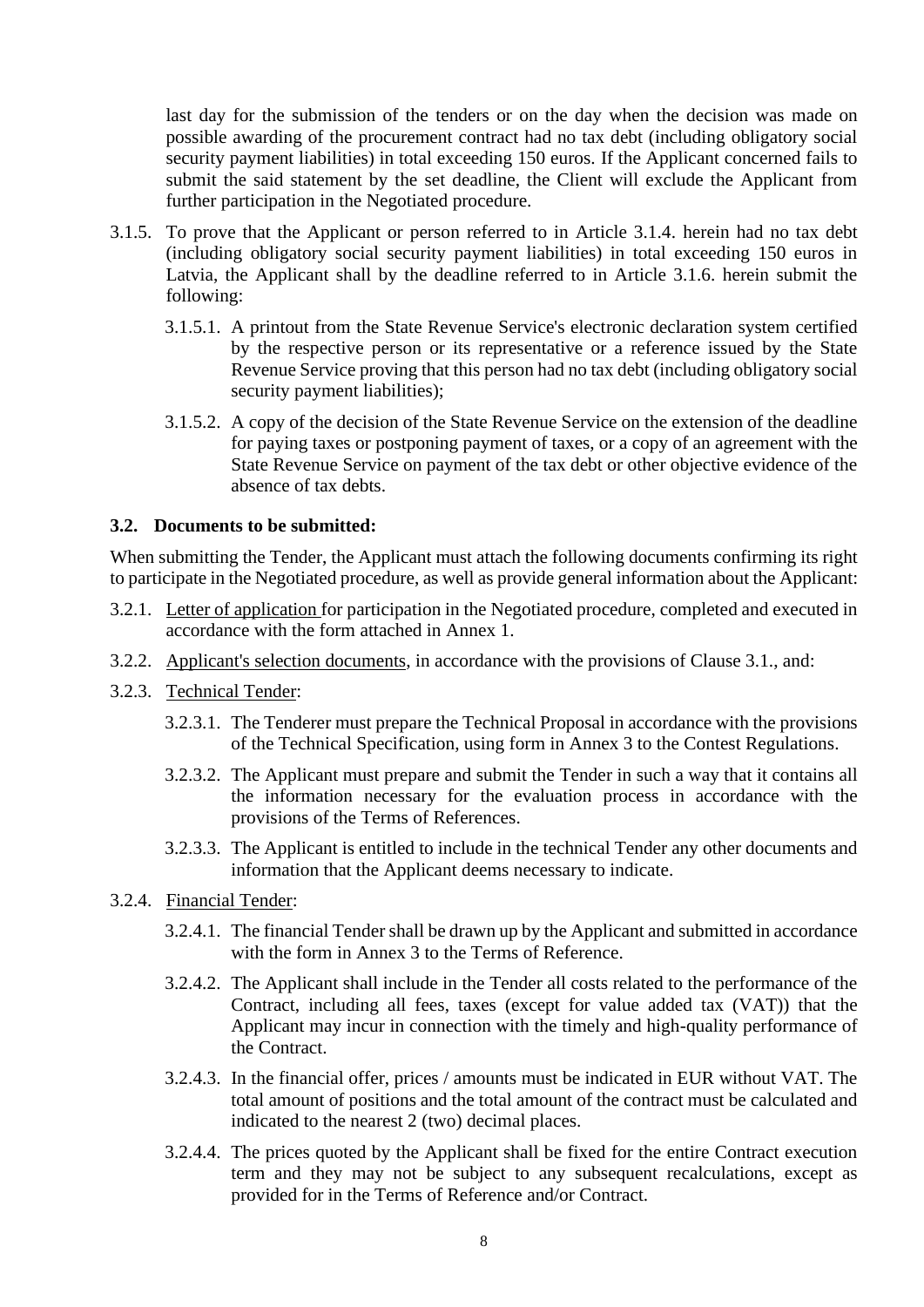- 3.2.4.5. The already indicated / defined columns may not be deleted from the financial tender form.
- 3.2.4.6. The Client may request the Applicant to provide a more detailed price formation mechanism.

#### **4. TENDER**

#### **4.1. Preparation and execution of the Tender**

- 4.1.1. The Applicant must submit the Tender in electronic format (.doc, .docx, .xls, .xlsx, .odf or .pdf), observing the regulations of electronic document processing, signed with a secure electronic signature containing a time stamp. The Tender must be prepared in such a way that the Client would not have limited access to the Tender information, the Tender must not contain computer viruses and other harmful software or their generators.
- 4.1.2. The Client is not responsible for the premature opening of the Tender that has not been drawn up in accordance with the above requirements. The Client has the right, but not the obligation, to reject such Tender.
- 4.1.3. In drawing up the Tender, the Applicant shall comply with the Law on Legal Force of Documents, Electronic Documents Law, Cabinet Regulation No. 558 "Procedures for Drawing up and Preparing Documents" (Adopted 4 September 2018) and Cabinet Regulation No. 473 "Procedures for the Preparation, Drawing Up, Storage and Circulation of Electronic Documents in State and Local Government Institutions, and the Procedures by which Electronic Documents are Circulated between State and Local Government Institutions, or Between These Institutions and Natural Persons and Legal Persons" (Adopted 28 June 2005) with regard to the preparation and execution of documents, the execution of electronic copies of electronic documents as well as printed documents and their legal force.
- 4.1.4. The documents included in the Tender must be signed together as one file, including a separate file indicating the attached files (file name and short content).
- 4.1.5. The Tender may not contain computer viruses and other malicious software or their generators.
- 4.1.6. The Tender must be prepared in Latvian or English. Documents submitted in other languages must be accompanied by a translation into Latvian or English, certified in accordance with the Cabinet Regulation No. 291 "Procedures for the Certification of Document Translations in the Official Language" (adopted 22 August 2000). The Applicant is responsible for the compliance of the translation of the documents with the original.
- 4.1.7. The Tender documents must be clearly legible, without corrections, in order to avoid any doubt or misunderstanding as to the words and figures and without insertions, erasures or mathematical errors. In the event of any inconsistency between the numerical value designations in words and numbers, the word designation shall prevail.
- 4.1.8. The Tender and confirmations must be signed by the Applicant's representative with the right to sign or his / her authorized person (adding a power of attorney in the Applicant's selection documents section). The power of attorney must specify the scope of the rights and obligations conferred on the authorized representative.
- 4.1.9. If, in the opinion of the Applicant, any of the components of the Tender is considered a commercial secret, the Applicant shall indicate it in its Tender. Information that is generally available in accordance with regulatory enactments, including information included in the Terms of Reference, cannot be recognized as a commercial secret.
- 4.1.10. The Applicant is entitled to make additions / corrections to the Tender or withdraw the Tender before the deadline for submission of Tenders.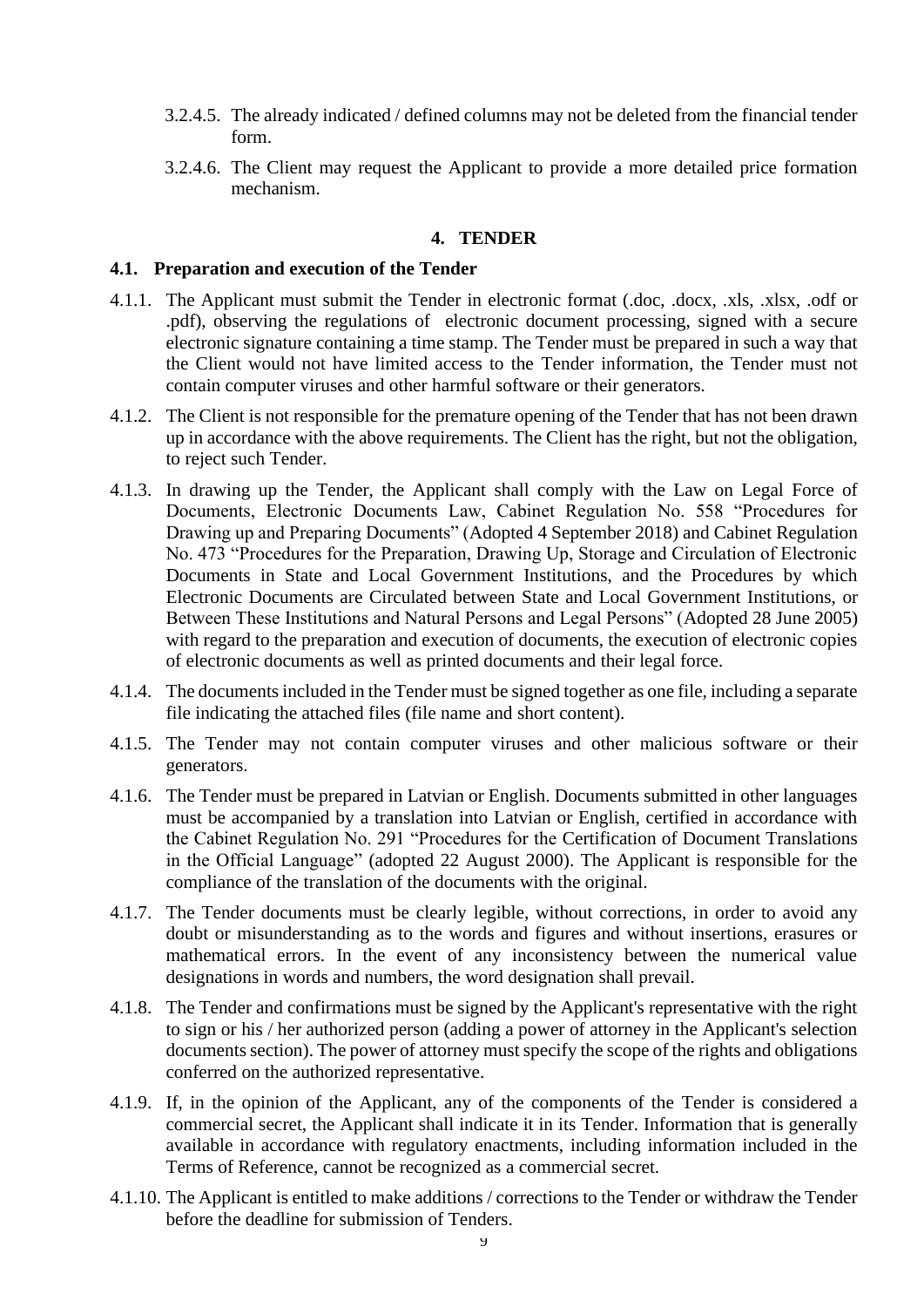- 4.1.11. Tender additions, corrections and withdrawal must be prepared and submitted by e-mail [imants.vulans@conexus.lv](mailto:imants.vulans@conexus.lv) **and** [iepirkumi@conexus.lv](mailto:iepirkumi@conexus.lv) until the deadline for submission of Tenders. Information specified by the notation "Additions to the Tender", "Amendments to the Tender" or "Tender Withdrawal" must be indicated on subject.
- 4.1.12. The withdrawal is of an unconditional nature and it excludes the Applicant's further participation in the Negotiated Procedure.

## **4.1. Place, time and procedure for submission of tenders**

- 4.1.1. The Applicant must submit the Tender and the attached documents by e-mail: [imants.vulans@conexus.lv](mailto:imants.vulans@conexus.lv) and [iepirkumi@conexus.lv](mailto:iepirkumi@conexus.lv) by **May 24, 2022, 14.00** (Latvian time).
- 4.1.2. In the e-mail subject must be indicated the name and identification number of the procurement and the note "Tender".
- 4.1.3. The Applicant must submit a valid electronic key and password for opening the encrypted document not earlier than 15 minutes before and not later than within 5 minutes after the deadline for submission of the Tender.
- 4.1.4. The Applicant shall undertake the risk for delivery of the Tender in time.
- 4.1.5. The Applicant may amend, supplement or withdraw the submitted Tender only until the deadline for submission of Tenders.

### **4.2. Opening of Tenders**

- 4.2.1. Tender documents, including the amendments and cancellations of Tender shall be opened by the procurement Commission on **May 24, 2022 at 14.00 (after Latvian time).**
- 4.2.2. Procurement commission shall open only those Tenders that are received by the Contracting Authority within the deadline set in the Regulations.
- 4.2.3. Only the Procurement commission and representative of Public Utilities Commission invited by the Contracting Authority can participate in opening of Tenders. To ensure the protection of information containing commercial secrets, participation of other persons, including the representatives of Candidates is not allowed in opening of Tenders.
- 4.2.4. When opening the Tenders, the chairman of the Procurement Commission or other member of the Procurement Commission reads the data of each Tenders (Tender price) that are entered in the protocol of the meeting of Procurement Commission.
- 4.2.5. Applicants' representatives do not participate in Tenders evaluation process. The Committee evaluates Tenders in closed meetings.

#### **4.3. Tender Validity**

- 4.3.1. The validity period of the Applicant's Tender is not less than 90 (ninety) days after the deadline for submission of Tenders specified in Clause 4.2.1. Tenders with a lower validity may be considered ineligible and may be rejected.
- 4.3.2. The Tender is binding on the Applicant until the shortest of the following terms: the entire term of validity of the Tender, or until the day of concluding the Contract or receiving the notice on rejection of the Tender.
- 4.3.3. The Client may request the Applicant to extend the period of the Tender validity for a specified period of time. The Applicant vested by the extension will not be permitted to modify his Tender, Tender prices or content.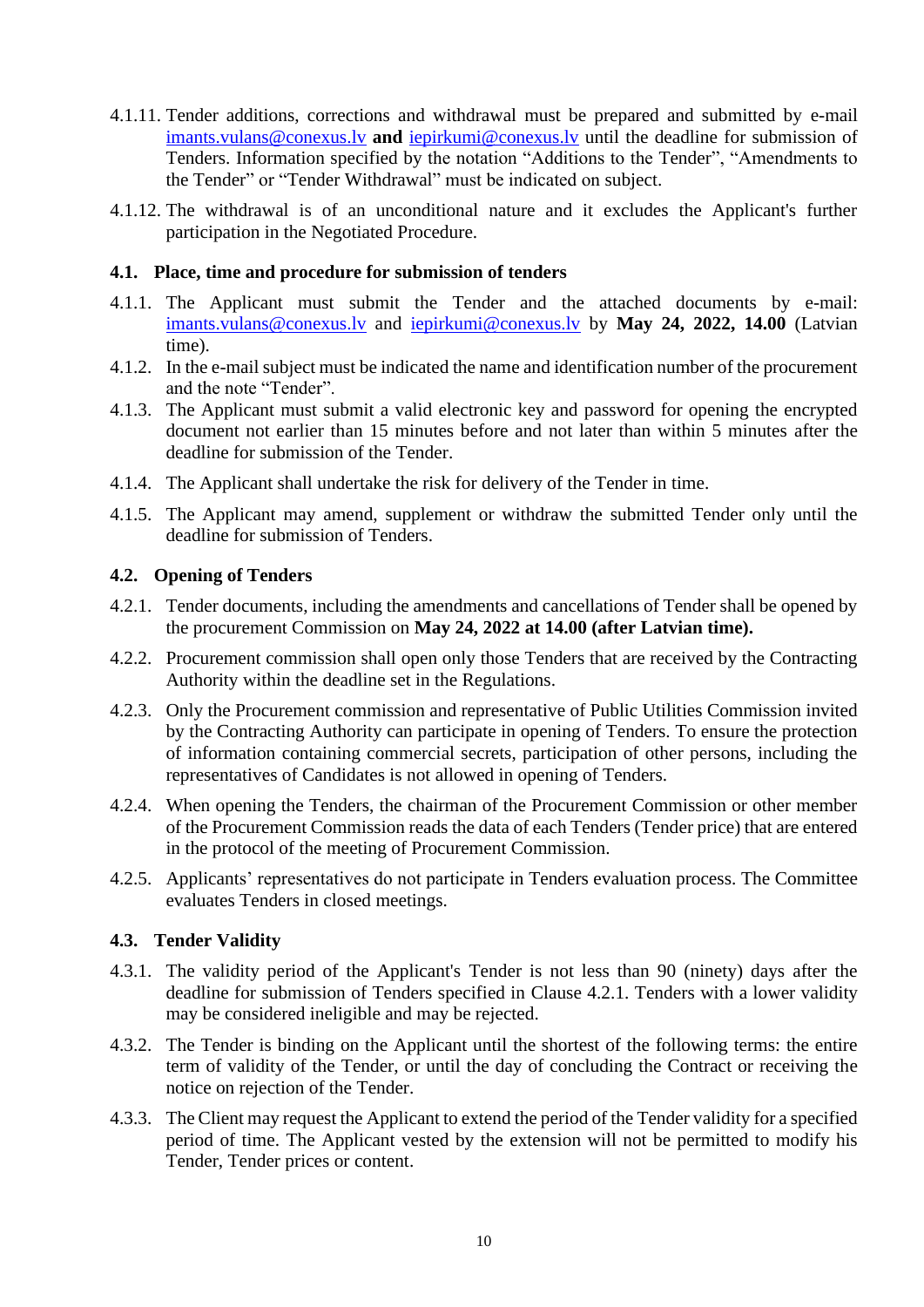## **5. EXAMINATION OF TENDERS, DETERMINATION OF THE MOST ECONOMICALLY ADVANTAGEOUS TENDER AND MAKING A DECISION**

## **5.1. Examination of the drawing up and validity period of the submitted Tenders**

- 5.1.1. The Committee will inspect the arrangement of the Tenders submitted by the Applicants and their validity term. In the event of drawbacks found in the arrangement of the Tender, the Committee will assess their materiality and decide on further consideration of the Tender. The Committee is entitled not to consider a Tender, if it finds that:
	- 5.1.1.1. The Tender is not signed;
	- 5.1.1.2. The Tender has such arrangement non-compliances that have a significant effect on the assessment of the Tender;
	- 5.1.1.3. Not all documents referred to in Section 3 have been submitted;
	- 5.1.1.4. The validity term of the Tender does not correspond to the one specified in Article 4.3 herein;
	- 5.1.1.5. The Applicant has submitted several versions of the Tender in breach of Article 1.12 herein.

### **5.2. Verification of applicant selection requirements**

- 5.2.1. The Committee will assess the compliance of the Applicant's Tenders with Article 3.1 herein.
- 5.2.2. The Applicant will be excluded from the participation in the Negotiated procedure, if it complies with any of the exclusion conditions referred to in Article 3.1 herein.
- 5.2.3. The Committee will perform the examination of the exclusion conditions only for the Applicant who, in accordance with the Terms of Reference, should be awarded the contract.
- 5.2.4. The Applicant's Tender will be rejected if the Applicant does not comply with any of the qualification requirements provided for in Article 3.1 herein.

#### **5.3. Evaluation of the Technical Tenders**

- 5.3.1. The Committee will assess the compliance of the Applicant's technical Tender with the requirements set out in Article 3.2.3. of the Terms of Reference and the Technical Specification.
- 5.3.2. The Applicant's Tender will be rejected if the Committee finds that the documents of the technical Tender have not been submitted or such documents or their content do not comply with the requirements of the Terms of Reference and/or the Technical Specification.

## **5.4. Evaluation of the Financial Tenders**

- 5.4.1. The Applicant's Tender will be rejected if the Committee finds that the documents of the Financial Tender have not been submitted or such documents or their content do not comply with the requirements of the Terms of Reference.
- 5.4.2. The Committee will check for arithmetic errors in the Applicants' Tenders. If any arithmetic errors are found, the Committee will correct them. In case of error correction, the Committee will notify the Applicant whose errors have been corrected, also informing the Applicant about the corrected amount.
- 5.4.3. The reasonably adjusted price of the Tender is considered binding on the Applicant. If the Applicant does not agree with the reasonably made correction of errors by the Committee, its Tender shall be rejected.
- 5.4.4. If an arithmetical error in the calculation of taxes has been founded in the financial Tender, the Committee shall correct it in accordance with the tax calculation procedure specified in regulatory enactments.
- 5.4.5. In case of any inconsistency between the numerical value designations in words and numbers, the word designation shall prevail.
- 5.4.6. In assessment of the financial Tender with arithmetical errors, the Committee will take into account the corrections.
- 5.4.7. An unreasonably cheap Tender: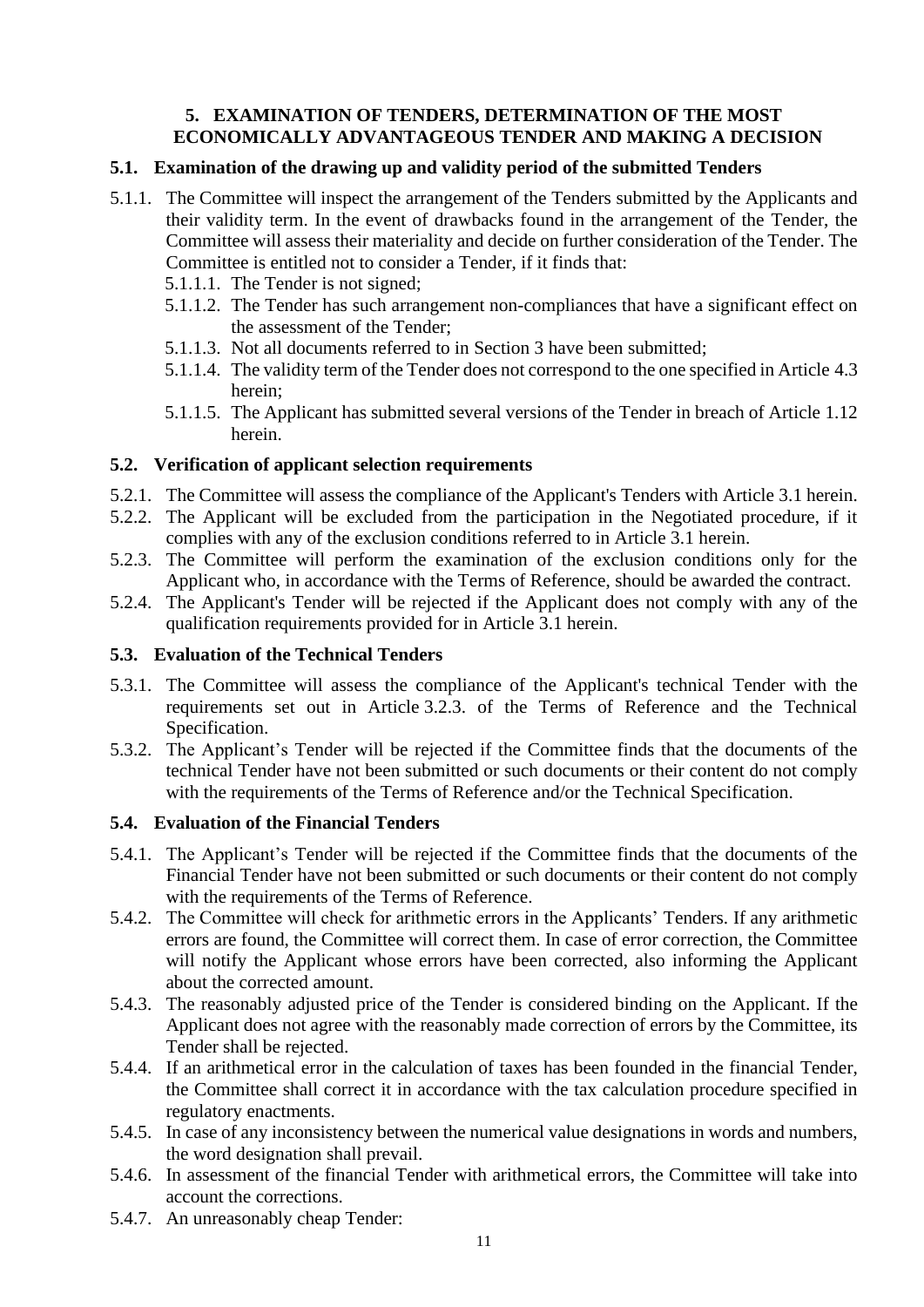- 5.4.7.1. The Committee will check if the Applicant has not quoted an unreasonably low price. If the Committee finds a Tender to be unreasonably cheap, it will request the Applicant in writing to explain in detail the relevant conditions for the implementation of the Tender.
- 5.4.7.2. The Committee, in consultation with the Applicant will evaluate the explanations provided. The Committee has the right to require that the Applicant provides a printout from the State Revenue Service's electronic declaration system on the average hourly rates of occupational groups of the Applicant, if the State Revenue Service collects such data.
- 5.4.7.3. The Committee will reject a Tender as unreasonably cheap, if the explanations provided do not justify the Applicant's proposed low price or costs, or where the price or costs do not include costs related to the compliance with the requirements of the environmental, social and labour law and occupational safety laws and regulations and collective agreements.

### **5.5. Determination of the most economically advantageous Tender**

- 5.5.1. The selection criterion is the most economically advantageous Tender, **which will be determined considering the total price offered (EUR excluding VAT) for each item of spare parts specified in Paragraph 5 of the Technical Specification**.
- 5.5.2. If several tenderers offer the same price under any of the spare parts items referred to in Paragraph 5 of the Technical Specification (Annex No.2), the Commission shall select an Applicant who first submitted offer.
- 5.5.3. The Committee awards the Contract to the Applicant whose Tender is considered to comply with all the requirements of the Terms of Reference and is the most economically advantageous with the lowest total bid for each spare parts item specified in Paragraph 5 of the Technical Specification separately.
- 5.5.4. The Client is not obliged to purchase the entire quantity of Products that indicated in Paragraph 5 of the Technical Specification.

#### **5.6. Making a decision**

- 5.6.1. After the assessment of the Tenders, the Committee will pass one of the following decisions: 5.6.1.1. To award the contract to the Applicant who has submitted the most economically advantageous Tender compliant with the requirements of the Terms of Reference;
	- 5.6.1.2. To terminate the Negotiated procedure, if:
		- 5.6.1.2.1. No Tenders have been submitted;
		- 5.6.1.2.2. Applicants do not comply with the selection requirements;
		- 5.6.1.2.3. Tenders non-compliant with the Terms of Reference have been submitted;
		- 5.6.1.2.4. Tenders exceed the contract price specified in the Terms of Reference (if specified);
		- 5.6.1.2.5. Tenders are recognised as unreasonably cheap.
	- 5.6.1.3. To interrupt the Negotiated procedure, if:
		- 5.6.1.3.1. Only one Applicant has submitted a Tender and the Committee finds that the qualification requirements are not objective and proportionate. If the qualification requirements set out in the Terms of Reference are objective and proportionate, the Committee shall decide whether the only Tender is appropriate to the needs of the Client and economically advantageous, and whether it is possible to enter into a Contract with the sole Applicant;
		- 5.6.1.3.2. The next Applicant who has offered the most economically advantageous Tender, is to be regarded as one market participant together with the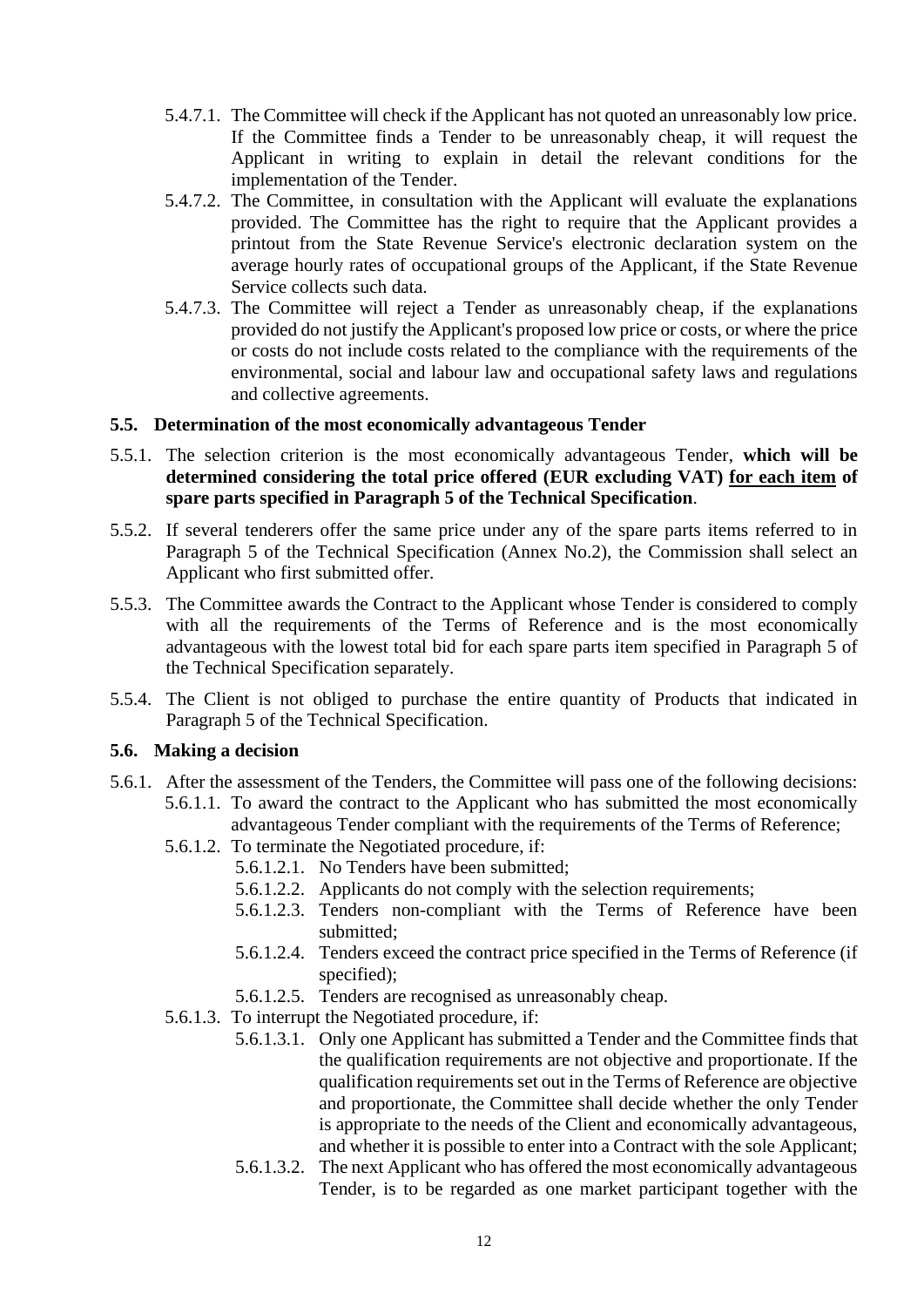initially selected Applicant who has been awarded the procurement contract;

- 5.6.1.3.3. There is an objective justification.
- 5.6.2. In case of termination or interruption of the Negotiated procedure, the Client does not assume any obligations towards the Applicants.

## **6. NOTIFICATION OF THE DECISION, CONTRACT NEGOTIATIONS AND SIGNING OF CONTRACT**

- 6.1. The Committee informs the Applicants about the decision taken in the Negotiated Procedure electronically by e-mail.
- 6.2. Should the Contract negotiations prove unsatisfactory, the Client reserves the rights to invite the next highest ranked Applicant to the Contract negotiations.
- 6.3. The Tender submitted by the winner of the Negotiated procedure is the basis for concluding the Contract.
- 6.4. The successful Applicant shall, within the period of 30 days, after receiving an e-mail from the Client of the results of the Negotiated procedure, sign the Contract with the Client.
- 6.5. If the Client and the winner of the Negotiated Procedure do not conclude the Contract within 30 (thirty) days from the day when the Client has informed the Applicant about the result of the Negotiated Procedure, the Client is entitled to refuse to enter into the Contract with the winner of the Negotiated Procedure. In such a case, the Client has the right to invite to the Contract negotiations the Applicant who has submitted the next most economically advantageous Tender or to terminate the Negotiation Procedure without selecting any Tender. If a decision has been made to award the procurement contract to the next Applicant who has offered the most economically advantageous Tender, but he refuses to conclude the procurement contract, the Client shall decide to terminate the Negotiated Procedure without selecting any Tender.
- 6.6. If the Tender is submitted by only one Applicant, who has also been recognized as the winner of the Negotiated procedure and is a recognized low-tax or tax-free countries or territories registered merchant or foreign operators, which is a related company with the Client according of the Law "On Corporate Income Tax", before the Contract is concluded successful Applicant shall be obliged to submit information on the transfer price basis and a justification of the transaction (price) correlation to the market price (value).
- 6.7. If an Applicant (a merchant or foreign operator) has been recognized as the winner of the Negotiated procedure, developing a permanent representation office for the purpose of Tax Convention or the Law "On taxes and duties", the successful Applicant shall be obliged to submit all the necessary supporting acknowledgements requested by the Client associated with the permanent representation.

## **7. RIGHTS AND OBLIGATIONS OF THE PROCUREMENT COMMITTEE, RIGHTS AND OBLIGATIONS OF THE APPLICANT**

- 7.1. Rights of the Committee:
	- 7.1.1. to make a written request to the Applicant to specify the Tender / submitted information and to provide detailed explanations;
	- 7.1.2. to invite the Applicant to an explanatory meeting (online; in person if possible) to clarify / explain the details of the Tender;
	- 7.1.3. to carry out qualification requirement verification only for the Applicant, who should be awarded the procurement contract;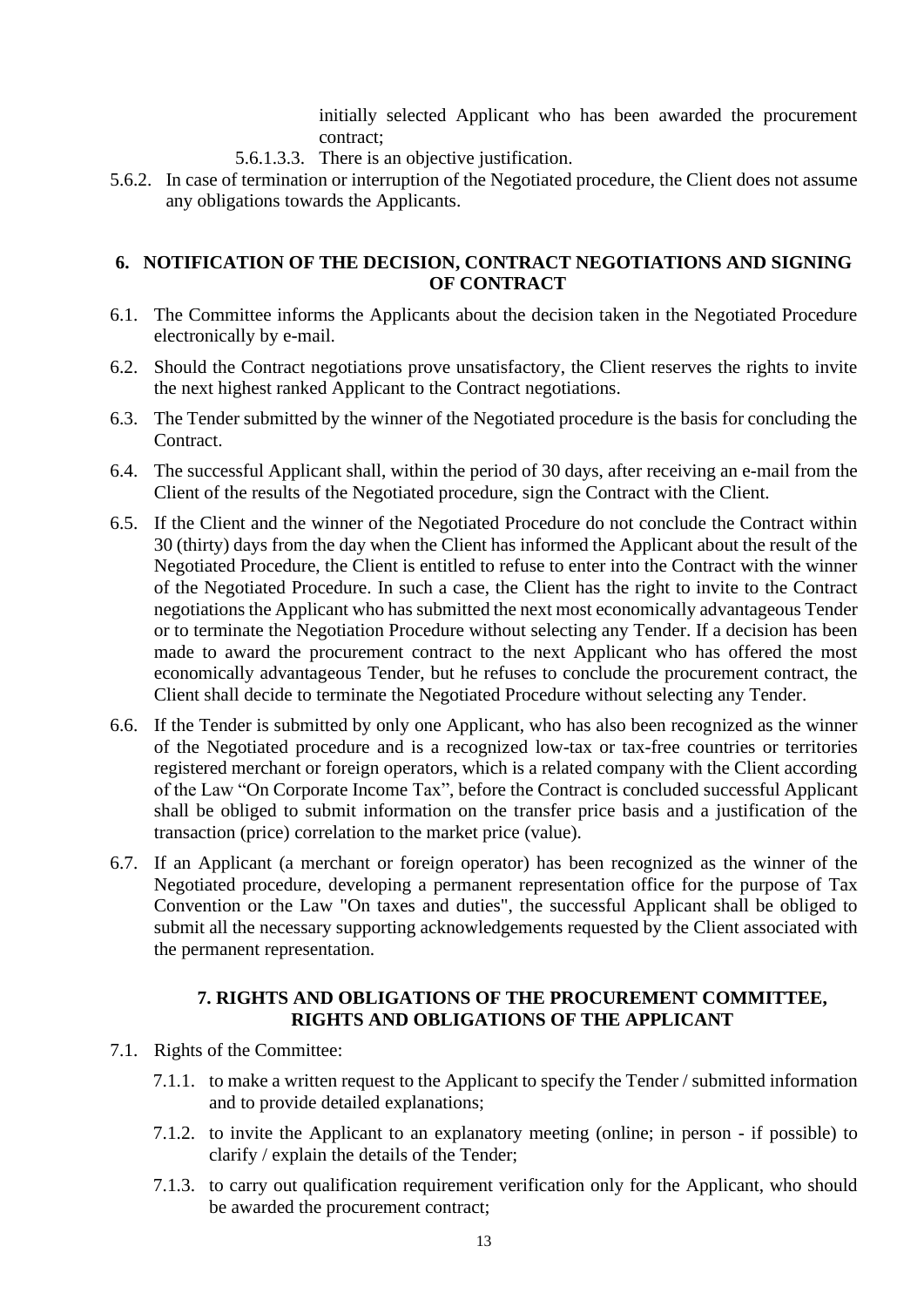- 7.1.4. to reject the Applicant's Tender if the Applicant has provided false or misleading information in its Tender, including for the assessment of its qualification, or has not provided the requested information at all;
- 7.1.5. to reject the Applicant's Tender if the Applicant has not provided answers / explanations to the Committee's requests or has not participated in the explanatory meeting in accordance with Clause 7.1.1. and 7.1.2.;
- 7.1.6. To accept or decline any Tender, to discontinue the Tender procedure and to decline all the Tenders at any time prior to awarding of the procurement contract if it has a valid reason for that and it does not contradict laws and regulations of the Republic of Latvia, without reimbursing any costs related to the preparation of the Tender and participation in the Tender incurred by the Applicants.
- 7.2. Obligations of the Committee:
	- 7.2.1. To consider Tenders submitted by the deadline for the submission of Tenders provided for herein;
	- 7.2.2. To pass a decision on the Tender procedure or results.
- 7.3. The Applicant is eligible to make a timely written request to the Committee for additional information regarding the Terms of Reference.
- 7.4. The Applicant has an obligation by the deadline as specified by the Committee to provide in writing answers and explanations regarding the Tender to the questions asked by the Committee.

#### **8. CONFIDENTIALITY OF THE INFORMATION**

- 8.1. No communication between the Applicants on the one hand and the Client or the Committee on the other hand shall take place during the Tender assessment period, except in cases provided for in the Terms of Reference.
- 8.2. During the time period from submission of the Tenders until the moment of opening thereof the Client will not provide information on the existence of other Tenders. During the period of assessment of the Tenders until the announcement of the results, the Client will not provide information on the assessment procedure. Contents of the Tenders and Minutes of the Committee's meetings is a trade secret and shall not be disclosed to other Applicants or third parties.
- 8.3. The Client shall not be responsible if the person submitting the Tender has not informed the data subjects of the processing of their data, has not received their consent or has not met any other data protection requirements concerning the data of the data subjects included in the Tender.

#### **9. ANNEXES ATTACHED TO THE TERMS OF REFERENCE**

The following annexes are attached to the Terms of Reference forming integral parts thereof:

Annex No. 1: Letter of Application Form; Annex No. 2: Technical Specification; Annex No. 3: Financial Tender Form.

Chairperson of the Procurement Committee I.Vulāns

Riga, April 29, 2022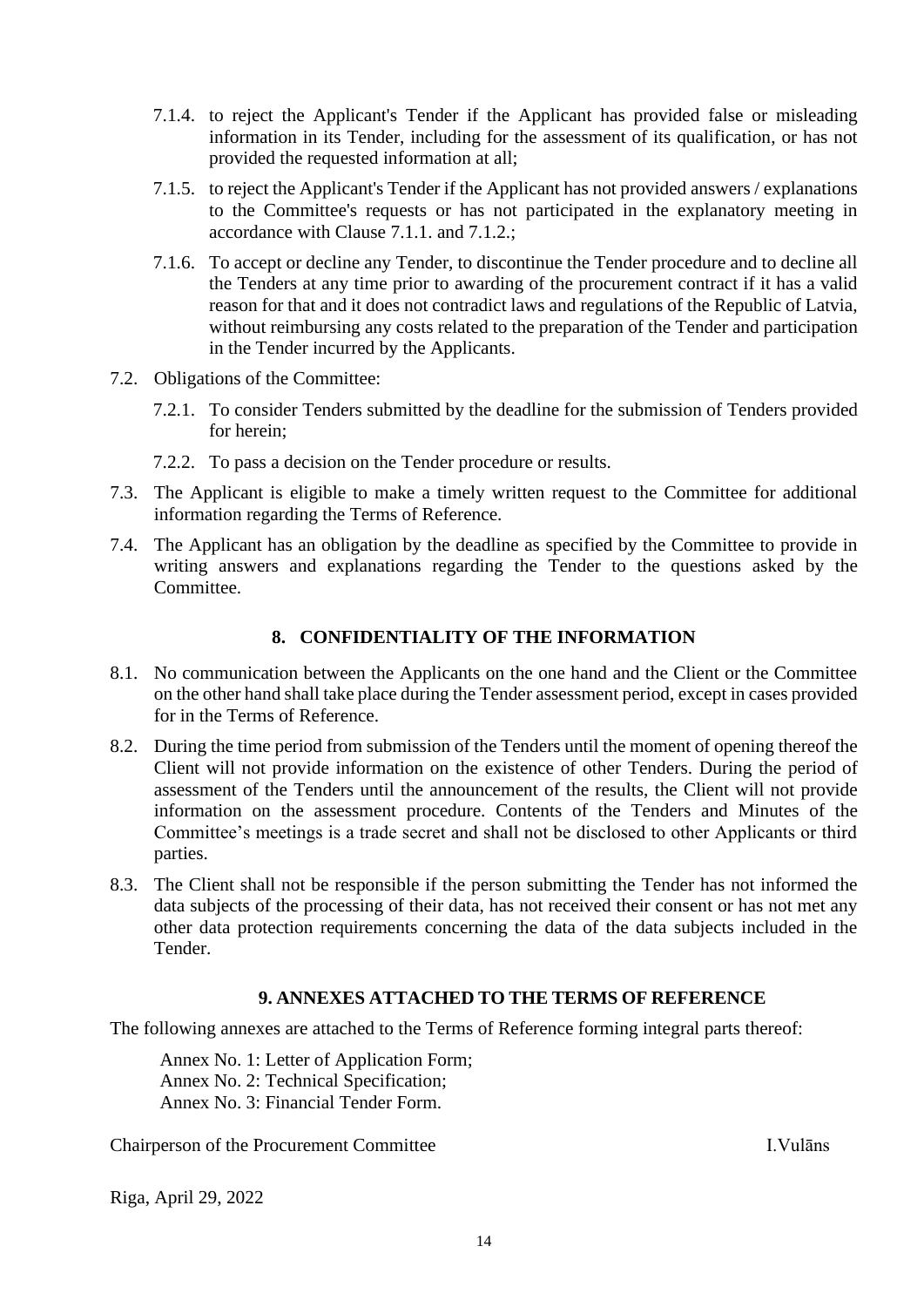**Annex No. 1** *Terms of Reference of Negotiated Procedure (ID Nr. PRO-2022/113)*

#### **LETTER OF APPLICATION FORM**

2022. Nr.

*/Place/*

## To: **JSC "Conexus Baltic Grid" Stigu iela 14, Rīga, LV-1021**

#### **Negotiated procedure "Purchase of spare parts for the compressor Cooper Bessemer 12z330", ID nr. PRO-2022/113**

Having read the Terms of Reference of the Negotiated Procedure, we, the undersigned, certify that if our Tender is recognized as the most economically advantageous and a contract is concluded with us, we undertake to provide delivery in accordance with the Technical Specification, Tender and Terms of Reference and the contract price indicated in the financial Tender.

- 1. Information on the Applicant:
	- 1.1. Applicant's name: \_\_\_\_\_\_\_\_\_\_\_\_\_\_\_\_\_\_\_\_\_\_\_\_\_\_\_\_\_\_\_\_\_\_\_\_
	- 1.2. Registered with No.:
	- 1.3. Tax payer's registration No.:
	- 1.4. Legal address: \_\_\_\_\_\_\_\_\_\_\_\_\_\_\_\_\_\_\_\_\_\_\_\_\_\_\_\_\_\_\_\_\_\_\_\_\_\_\_\_
	- 1.5. Contact person:

(given name, surname, position)

- 1.6. Telephone No.:  $\Box$  $1.7. \text{ Fax:}$
- 
- 1.8. E-mail address: 1.9. Beneficiaries: \_\_\_\_\_\_\_\_\_\_\_\_\_\_\_\_\_\_\_\_\_\_\_\_\_\_\_\_\_\_\_\_\_\_\_\_\_\_\_\_\_\_\_

(name, surname, country of residence)

1.10. Country of origin of the Products:\_\_\_\_\_\_\_\_\_\_\_\_\_\_\_\_\_\_\_\_.

- 2. We hereby certify that the documents attached hereto represent this Tender.
- 3. We understand and agree to the Terms of Reference and the terms of the contract.
- 4. We hereby confirm that our Tender is valid for 90 (ninety) days following the end of the Tender submission period.
- 5. We hereby certify that we are not interested in any other Tender submitted under this procurement procedure.
- 6. We confirm that this Tender was drawn up and submitted independently of competitors\* and without any consultations, contracts or agreements or any other communication with competitors\*.
- 7. We confirm that <Applicant's name> had no communication with competitors\* as to the prices, price calculation methods, factors (circumstances) or formulas, as well as competitors'\* intention or decision to participate or not to participate in the procurement or submission of Tenders, which do not meet the requirements of the procurement or as to the quality, volume, specification, performance, delivery or other terms to be handled independently of competitors\*, the products or services relating to this procurement.
- 8. We confirm that <Applicant's name> has not disclosed and will not disclose intentionally, directly or indirectly conditions of the Tender to any competitor\* before the official Tender opening date and time, or before awarding the right to enter into the contract.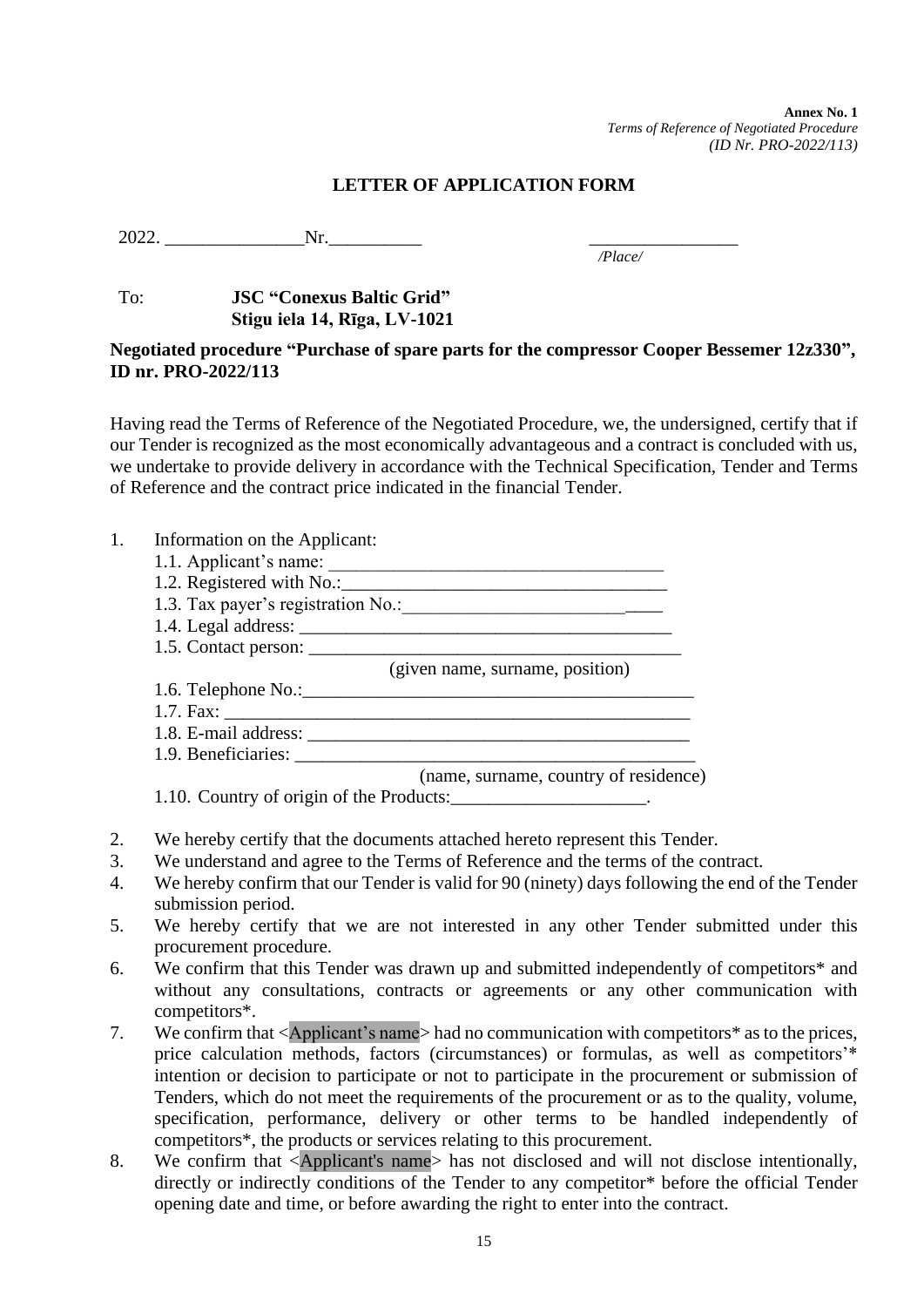- 9. We certify that the data of the data subjects included in our Tender comply with the requirements of the laws and regulations regulating personal data protection.
- 10. We certify that we have informed the data subjects included in our Tender about the data processing in accordance with Article 13 of the General Data Protection Regulation.
- 11. We certify that we have received the consent to data processing of the data subjects included in our Tender/ we have processed the data on another legally valid basis.
- 12. We certify that, at the request of the Client, we can demonstrate compliance with the data protection requirements concerning the processing of data of the data subjects included in our Tender.
- 13. We point out that page \_\_\_\_\_\_\_ of the Tender contains information that is to be considered as confidential/commercial secret in accordance with Section 19 of the Commercial Law.
- 14. We certify that if <Applicant's name> employs European Union citizens and / or third-country nationals, it will comply with the laws and regulations governing the sector and the principles and obligations contained therein with a high level of responsibility.
- 15. nodarbina/ās Eiropas Savienības pilsoņus un/vai trešo valstu pilsoņus, tas ar augstu atbildības līmeni ievēro/os nozari reglamentējošos normatīvos aktus un tajos ietvertos principus un pienākumus.
- 16. We confirm that no international or national sanctions or major sanctions (including sanctions for proliferation financing) by a member state of the European Union or NATO affecting the interests of the financial and capital market that have an impact on the performance of the Contract under this Contest have been imposed against us as the Applicant, or member of our board or council, beneficial owner, a person having the right of representation or proctor, or a person who is authorized to represent the Applicant in activities related to a branch, or member of a partnership, or member of the board or council, its beneficial owner, a person having the right of representation or proctor, if the Applicant is a partnership.
- 17. We confirm that we **have/haven`t** got (*Applicants underline the appropriate*) a valid certificate in accordance with the standard ISO 45001:2018 "Occupational health and safety management systems Requirements with guidance for use" or equivalent. **Not evaluated, only for information!**
- 18. We confirm that we **have/haven`t** got (*Applicants underline the appropriate*) a valid certificate in accordance in compliance with environmental management standards or environmental management systems which comply with European or international environmental management system standards. **Not evaluated, only for information!**

*I hereby assume full liability for the content of the documentation submitted for the Negotiated procedure, information contained herein, arrangement of documents and compliance with the Terms of Reference and Technical Specification of the Negotiated procedure. The data and information submitted are true and fair.*

*The Tender document package consists of \_\_\_\_\_\_\_\_\_ (\_\_\_\_\_\_\_\_\_\_\_\_\_) pages.*

| Signature:           |
|----------------------|
| Given name, surname: |
| Position:            |

The Tender has been drawn up and signed on \_\_\_ \_\_\_\_\_\_\_\_\_\_\_\_\_\_\_ 2022.

*\* Competitor - any natural or legal person who is not the Applicant, and who submits a Tender for this procurement or who, taking into account his or her qualifications, abilities or experience, as well as goods or services offered, may submit a Tender.*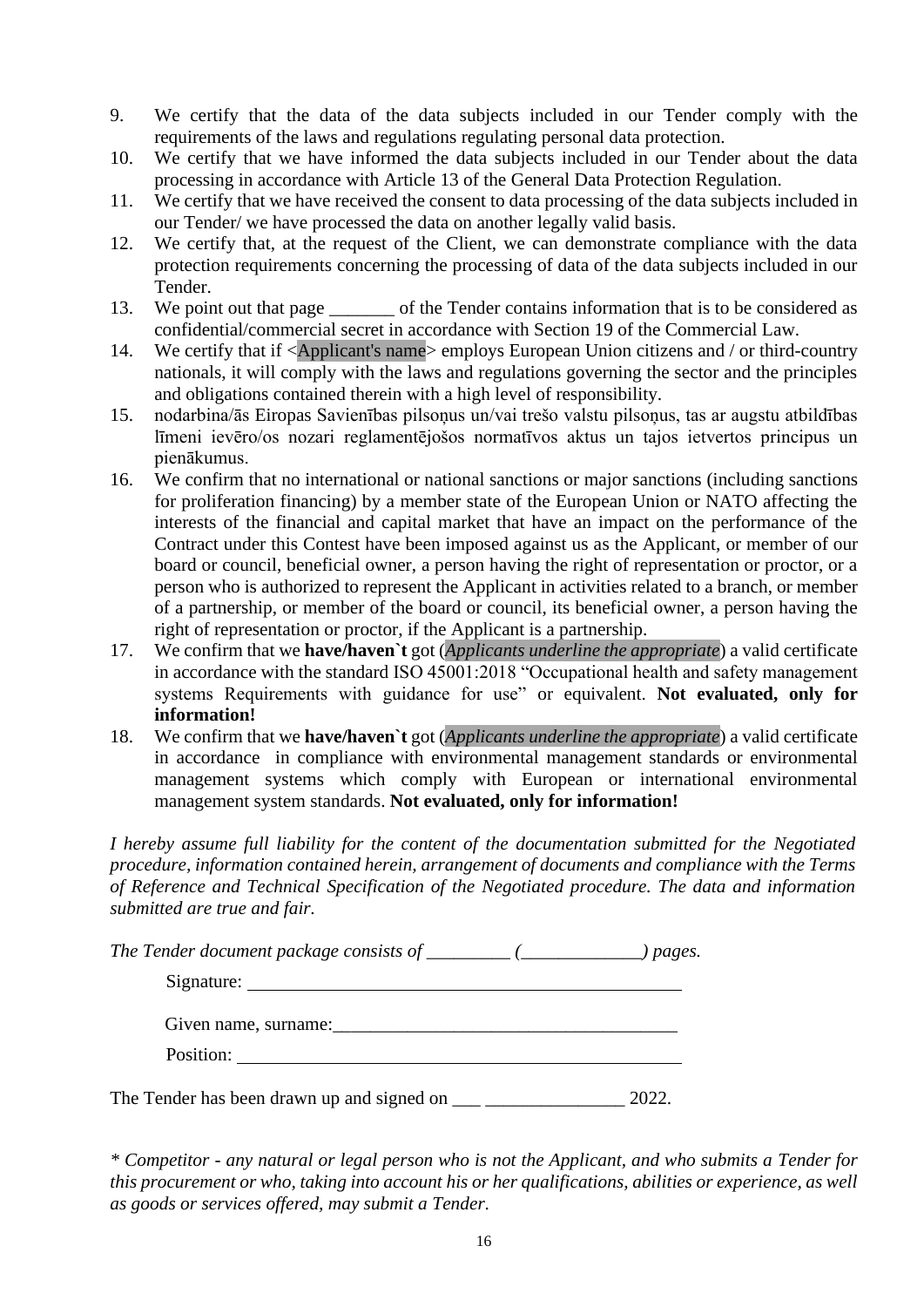## **TECHNICAL SPECIFICATION**

## **Supply of spare parts for Cooper-Bessemer 12Z330 Integral engines/compressors regular maintenance at JSC "Conexus Baltic Grid" "Incukalns Underground Gas Storage".**

## **1. Technical specification of spare parts**

The supplied spare parts have to correspond entirely to Cooper-Bessemer 12z330 manufacturer's technical specifications. **Does not have the rights to offer an analogue product.**

### **2. Scope of supply and delivery terms**

2.1. The Tenderer might submit one Tender for the whole scope of supply or for the separate items of the spare parts list.

2.2. The spare parts have to be supplied in transport packing and conservation grease to prevent the Goods from the damages and corrosion during the transportation time.

2.3. The scope of supply might be changed in accordance with the Customer's demand. Agreement will define the scope of supply.

### **3. Warranty terms.**

3.1. The supplied spare parts have to have the warranty not less than 12 months from the installation time or 18 months from the delivery time.

3.2. During the warranty period, in a case of spare parts failures, the Supplier has to ensure the replacement of the damaged parts for the spare parts useful for operation, covering the replacement and transportation expenses.

#### **4. Documentation.**

4.1. Documents of Origin for spare parts

4.2. Information about the specific installation requirements.

4.3. In a case of a new updated technology – informative data sheets, the description of a technology, Installation and Operation Manuals.

## **5. Spare parts list:**

| No.            | <b>Item</b>                    | <b>Number</b>      | Quantity | <b>Note</b> |
|----------------|--------------------------------|--------------------|----------|-------------|
|                | FILTER ELEMENT Nugent          | 30-400-201         | 540      |             |
| $\overline{2}$ | <b>SPARK PLUG</b>              | RW78N              | 120      |             |
| 3              | PISTON (POWER)                 | $ZGMYK - 5 - 2A#5$ | 4        |             |
| 4              | <b>ROD PIN</b>                 | $G18-4-1E$         | 8        |             |
| 5              | <b>SEAL ORING</b>              | ZCSA-337-2#41      | 360      |             |
| 6              | <b>SEAL O RING</b>             | ZW50A-2#174        | 72       |             |
|                | <b>SEAL ORING</b>              | ZW50A-2#162        | 1000     |             |
| 8              | <b>GASKET SPIRAL WND</b>       | Z2-02S-101-002     | 48       |             |
| 9              | <b>SEAL ORING</b>              | $ZCSA - 337-8#325$ | 24       |             |
| 10             | <b>SEAL ORING</b>              | $ZCSA - 337-8#104$ | 48       |             |
| 11             | <b>SEAL ORING</b>              | $ZW50A - 2#141$    | 24       |             |
| 12             | <b>ARTICULATED PIN BUSHING</b> | ZGMYK-504-9A#1     | 4        |             |
| 13             | ALTRONIC CABLE ASSEMBLY, 15"   | 0006 593022-15     | 26       |             |
| 14             | ALTRONIC CABLE ASSEMBLY, 30"   | 0006 593022-30     | 4        |             |
| 15             | <b>POPET</b>                   | $75 - 002B$        | 500      |             |
| 16             | <b>SPRRING 7#YELLOW</b>        | $71 - 005A$        | 500      |             |
| 17             | <b>GASKET WIRE</b>             | $ZSF - 34#113$     | 100      |             |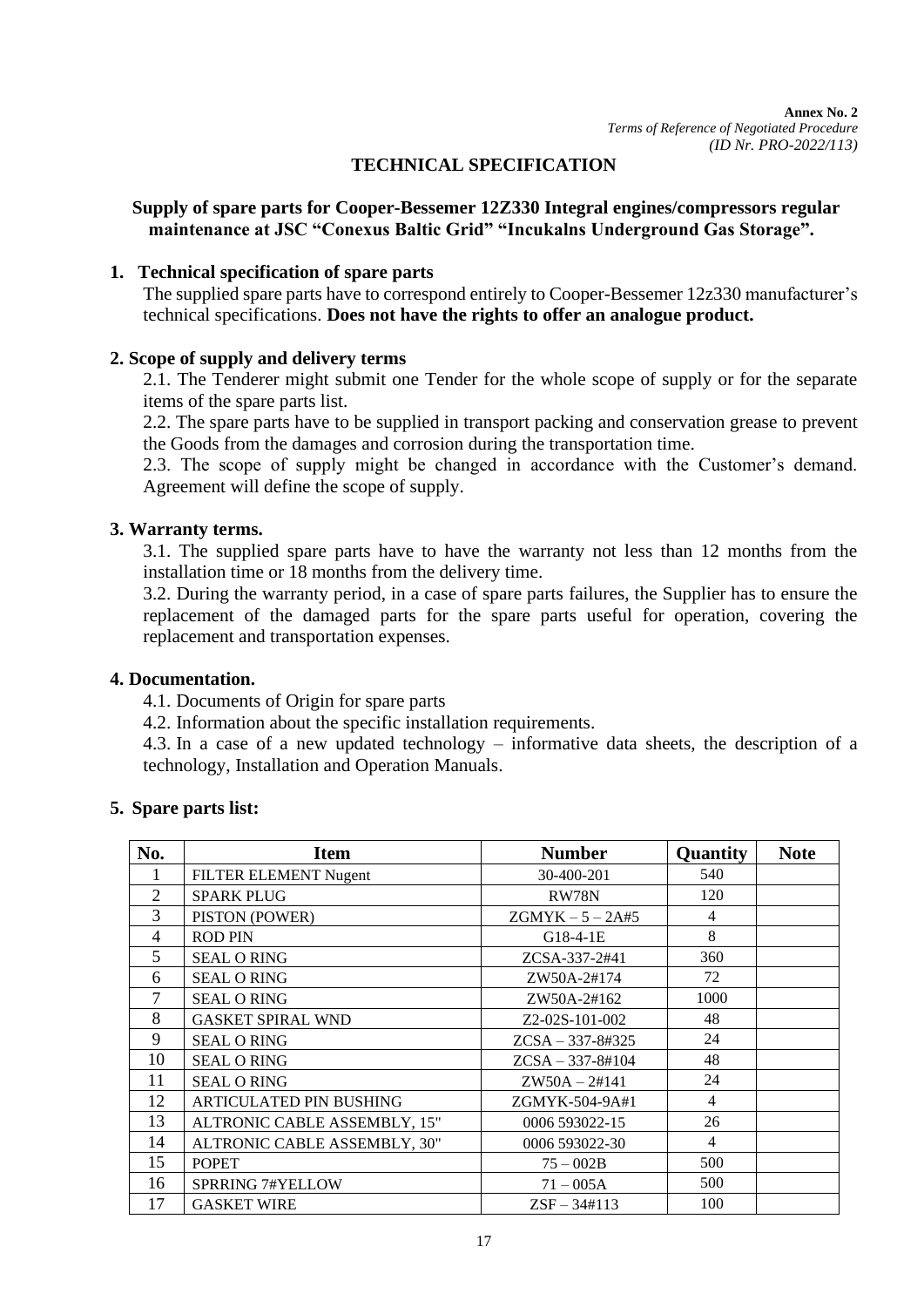| 18 | <b>DISCHARGE VALVE</b>             | 106-1999#6                      | 3              |                  |
|----|------------------------------------|---------------------------------|----------------|------------------|
| 19 | <b>SUCTION VALVE</b>               | 106-1996#3                      | 3              |                  |
| 20 | <b>SUCTION VALVE</b>               | CE 106-2006#0                   | $\overline{3}$ |                  |
| 21 | <b>GASKET WIRE</b>                 | ZSF-34#128                      | 36             |                  |
| 22 | <b>RIDER RING</b>                  | $1-10B-008-160-040$             | 6              |                  |
| 23 | <b>RING</b>                        | $1-02R-008-160-00$              | 12             |                  |
| 24 | <b>RIDER RING</b>                  | $CE 51 - 2860A$                 | 6              |                  |
| 25 | <b>RING</b>                        | $CE 50 - 5579A$                 | 12             |                  |
| 26 | <b>RIDER RING</b>                  | $CE 51 - 2859A$                 | 6              |                  |
| 27 | <b>RING</b>                        | $CE 50 - 5578A$                 | 12             |                  |
| 28 | <b>LINER</b>                       | ZGMYK-9-5A                      | $\overline{2}$ | Chrome<br>plated |
| 29 | <b>PRESSURE SWITCH</b>             | NEO-Dyn 132P51cc6 50-<br>250PSi | $\overline{2}$ |                  |
| 30 | PRESSURE SWITCH                    | CCS 6900GZE14 9-75PSI           | 1              |                  |
| 31 | <b>SHELL - ROD BEARING</b>         | $ZGMYK-4-1D$                    | $\overline{2}$ |                  |
| 32 | <b>SHELL -BRG-MAIN</b>             | ZGMYK-7-1F#1                    | $\overline{2}$ |                  |
| 33 | PIN - ARTICULATED ROD              | $ZG18-4-1C$                     | 8              |                  |
| 34 | <b>HOUSING</b>                     | ZGMYK-5-4C                      | $\overline{2}$ |                  |
| 35 | HARD CARBON SEAL 5.03"x4.10"x1,07" | $2-01s-110-001$                 | 4              |                  |

**6. Place of delivery and conditions:** DDP Incukalns Underground Gas Storage, Krimulda Parish, Sigulda District (INCOTERMS 2020).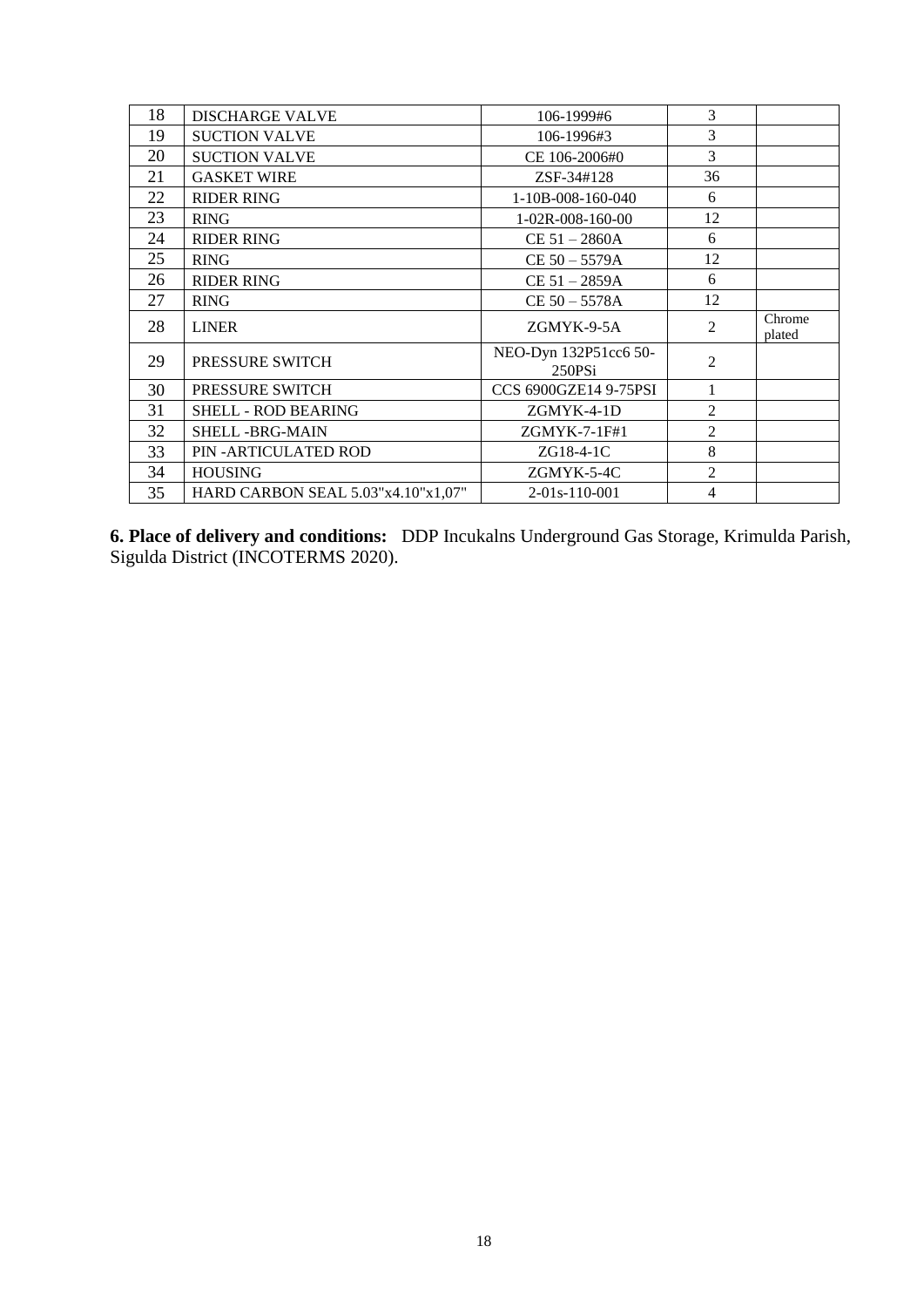**Annex No. 3** *Terms of Reference of Negotiated Procedure (ID Nr. PRO-2022/113)*

#### **FINANCIAL TENDER FORM**

## **Open negotiated procedure "Purchase of spare parts for the compressor Cooper Bessemer 12z330", ID nr. PRO-2022/113**

*<Applicant's name>* offers to provide the Products according to technical specification for the following costs:

|                |                                                  |                          |                | Price per 1<br>(one) unit        | <b>Total price</b><br><b>EUR</b> |
|----------------|--------------------------------------------------|--------------------------|----------------|----------------------------------|----------------------------------|
| No.            | Name*                                            | <b>Number</b>            | Quantity       | <b>EUR</b> without<br><b>VAT</b> | without VAT                      |
| 1              | $\overline{2}$                                   | 3                        | $\overline{4}$ | 5                                | $6 = 4*5$                        |
| $\mathbf{1}$   | <b>FILTER</b><br><b>ELEMENT</b> Nugent           | 30-400-201               | 540            |                                  |                                  |
| $\overline{2}$ | <b>SPARK PLUG</b>                                | RW78N                    | 120            |                                  |                                  |
| 3              | PISTON (POWER)                                   | $ZGMYK - 5 -$<br>2A#5    | $\overline{4}$ |                                  |                                  |
| $\overline{4}$ | <b>ROD PIN</b>                                   | G18-4-1E                 | 8              |                                  |                                  |
| $\overline{5}$ | <b>SEAL ORING</b>                                | ZCSA-337-2#41            | 360            |                                  |                                  |
| 6              | <b>SEAL ORING</b>                                | ZW50A-2#174              | 72             |                                  |                                  |
| $\tau$         | <b>SEAL ORING</b>                                | ZW50A-2#162              | 1000           |                                  |                                  |
| 8              | <b>GASKET SPIRAL</b><br><b>WND</b>               | Z2-02S-101-002           | 48             |                                  |                                  |
| 9              | <b>SEAL ORING</b>                                | $ZCSA - 337-$<br>8#325   | 24             |                                  |                                  |
| 10             | <b>SEAL ORING</b>                                | $ZCSA - 337-$<br>8#104   | 48             |                                  |                                  |
| 11             | <b>SEAL ORING</b>                                | $ZW50A - 2#141$          | 24             |                                  |                                  |
| 12             | <b>ARTICULATED</b><br>PIN BUSHING                | ZGMYK-504-<br>9A#1       | $\overline{4}$ |                                  |                                  |
| 13             | <b>ALTRONIC</b><br><b>CABLE</b><br>ASSEMBLY, 15" | 0006 593022-15           | 26             |                                  |                                  |
| 14             | <b>ALTRONIC</b><br><b>CABLE</b><br>ASSEMBLY, 30" | 0006 593022-30           | $\overline{4}$ |                                  |                                  |
| 15             | <b>POPET</b>                                     | $75 - 002B$              | 500            |                                  |                                  |
| 16             | <b>SPRRING</b><br>7#YELLOW                       | $71 - 005A$              | 500            |                                  |                                  |
| 17             | <b>GASKET WIRE</b>                               | $ZSF - 34#113$           | 100            |                                  |                                  |
| 18             | <b>DISCHARGE</b><br>VALVE                        | 106-1999#6               | 3              |                                  |                                  |
| 19             | <b>SUCTION VALVE</b>                             | 106-1996#3               | 3              |                                  |                                  |
| 20             | <b>SUCTION VALVE</b>                             | CE 106-2006#0            | $\overline{3}$ |                                  |                                  |
| 21             | <b>GASKET WIRE</b>                               | ZSF-34#128               | 36             |                                  |                                  |
| 22             | <b>RIDER RING</b>                                | $1-10B-008-160-$<br>040  | 6              |                                  |                                  |
| 23             | <b>RING</b>                                      | 1-02R-008-160-<br>$00\,$ | 12             |                                  |                                  |
| 24             | <b>RIDER RING</b>                                | CE 51 - 2860A            | 6              |                                  |                                  |